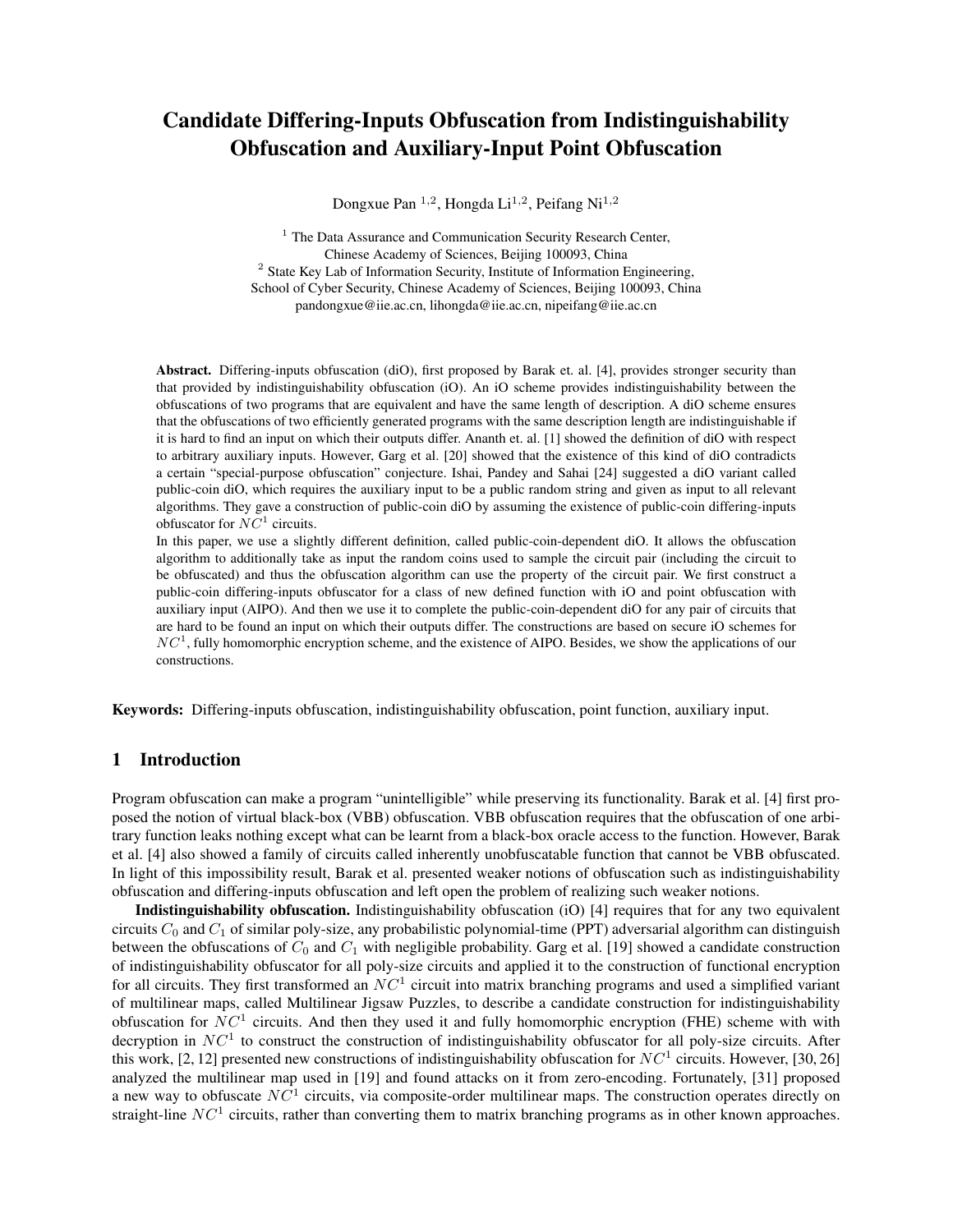Also based on composite-order graded encoding schemes, [11] presented a candidate obfuscator that operates directly on poly-size circuits. And based on a new "weak multilinear map model" [18] that captures all known polynomialtime attacks on [19], [23] gave a new iO candidate which can be seen as a small modification or generalization of the original candidate of [19]. These positive results on iO support our construction of public-coin-dependent diO.

Differing-inputs obfuscation. The stronger notion of differing-inputs obfuscation [4] states that if there exists a PPT adversary that can distinguish between obfuscations of circuits  $C_0$  and  $C_1$  with non-negligible probability, then there exists a PPT adversary that can actually extract an input on which the two circuits differ. Bellare, Stepanovs, and Tessaro [5] showed a definitional framework for diO. Instead of applying for all circuits, the security of obfuscation in the framework is parameterized by a class of samplers. Based on different types of samplers, one can define and study corresponding restricted forms of diO. Ananth et. al. [1] showed the definition of diO with respect to arbitrary auxiliary inputs. However, Garg et al. [20] showed that the existence of this kind of diO contradicts a certain "special-purpose obfuscation" conjecture.

Ishai, Pandey and Sahai [24] suggested a diO variant called public-coin diO. A public-coin diO requires the auxiliary input to be a public random string which is given as input to all relevant algorithms. They gave a construction of public-coin diO for polynomial-time Turing Machines (TMs) by assuming the existence of public-coin differing-inputs obfuscator for  $NC<sup>1</sup>$  circuits, public-coin succinct non-interactive arguments of knowledge, and fully homomorphic encryption scheme with decryption in  $NC<sup>1</sup>$ . Based on the existence of public-coin collision-resistant hash functions, Boyle and Pass [10] showed that public-coin diO and extractable one-way functions (EOWF) with some carefully defined distributional auxiliary input cannot exist simultaneously. However, to the best of our knowledge, there is no work presenting constructions of EOWFs with arbitrary auxiliary input or presenting constructions that deny the existence of public-coin diO.

The recent work in [7] provides negative results on sub-exponential security and polynomial security for diO which are both based on sub-exponentially secure assumptions. One is that sub-exponentially secure diO for TMs does not exist if sub-exponentially secure one-way functions exist, and the other is that polynomially secure diO for TMs does not exist if in addition sub-exponentially secure iO exists. Unless otherwise stated, the obfuscation schemes (diO, iO etc.) in this paper is polynomially secure.

To the best of our knowledge, the previous works on constructing diO algorithm ignore the availability of the property of the circuit pair in the construction. In this paper, we use a slightly different definition of public-coin diO, called public-coin-dependent diO. It has the same security as public-coin diO, but it allows the obfuscation algorithm to additionally take as input the random coins used to sample the circuit pair (including the circuit to be obfuscated) and thus the obfuscation algorithm can use the property of the circuit pair. In this paper, we present a construction of polynomially secure public-coin-dependent diO for polynomial-time circuits based on fully homomorphic encryption scheme (FHE), polynomially secure iO schemes for  $NC<sup>1</sup>$  circuits, and point obfuscation with auxiliary input (AIPO). The first two tools implies the polynomially secure iO [19], which is a main tool used in our construction.

Point obfuscation with auxiliary input. Point obfuscation [14, 25, 29] is an obfuscation scheme of the class of point function  $I_x$  that outputs 1 on input x and outputs 0 otherwise. Point obfuscation requires that an PPT adversary with the given obfuscation can learn nothing more than what can be learnt with a black-box oracle access to the point function. [22] proves the impossibility of obfuscation with auxiliary input, however, there is no negative result on the existence of AIPO. Worst-case AIPO [9] requires that even the adversary is given some "leakage" about  $x$ , so-called auxiliary information, the obfuscation with auxiliary input does not leak anything more than what can be learnt with the auxiliary information and a black-box oracle access to the point function. A weaker distributional definition for AIPO is auxiliary input point obfuscation for unpredictable distributions (see Definition 2.3). The Proposition A.2 in [8] states that any VBB obfuscator with auxiliary input is also c-self-composable for any constant c. We can obtain that AIPO is  $c$ -self-composable for any constant  $c$  by the same proof method.

There are works [15, 17] on obfuscating multi-bit point function  $I_{x,y}$  that outputs y on input x and outputs 0 otherwise. Multi-bit point obfuscation with auxiliary input (MB-AIPO) is proved to contradict the existence of iO [13]. This is the reason why we choose to assume the existence of AIPO as opposed to MB-AIPO for the construction of diO.

#### 1.1 Our Results

To the best of our knowledge, all the previous constructions of diO based on the existence of some diO algorithm, for instance, [24] constructs public-coin diO with assuming the existence of public-coin differing-inputs obfuscator for  $NC<sup>1</sup>$  circuits. And the previous works on constructing diO algorithm ignore the availability of the property of the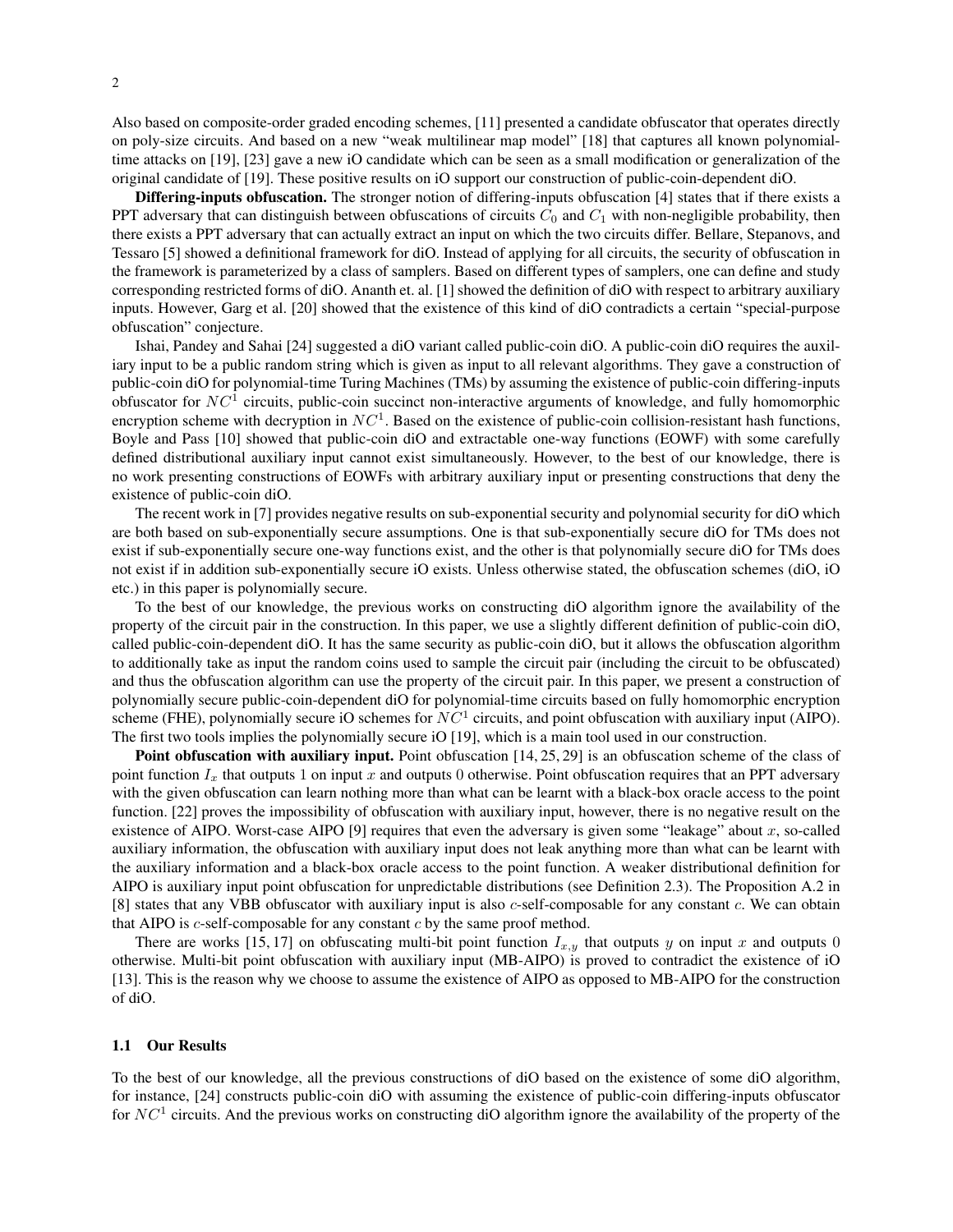circuit pair. In this paper, we define public-coin-dependent diO with the same security as public-coin diO. It allows the obfuscation algorithm to additionally take as input the random coins used to sample the circuit pair (including the circuit to be obfuscated) and thus the obfuscation algorithm can use the property of the circuit pair. We first construct a public-coin diO algorithm for a specially defined circuit class, and then we use it to achieve our public-coin-dependent diO algorithm. Besides, we show the applications of our constructions.

In order to construct public-coin-dependent diO for any pair of efficiently generated programs with the same size that are hard to be found an input on which their outputs differ, we first construct public-coin diO for the class of hiding-input point function with multi-bit output  $\{I_{\varphi,y}\}_{\varphi,y\in\{0,1\}^{n(\lambda)}},$  where  $\varphi \in L$  ( $L \in NP$ ) is a hard problem and  $I_{\varphi,y}$  outputs y on input x such that  $\mathcal{R}_L(\varphi, x) = 1$  and outputs 0 otherwise (See the meaning of the symbols in section 2 and section 3).

Let AIPO be an auxiliary input point obfuscation for unpredictable distributions. To begin the construction of public-coin diO for a sampled  $I_{\varphi,y}$ , where the length of y is n and  $y = y_1, y_2, \dots, y_n$ , we claim that AIPO is c-selfcomposable for any constant c. Then we also use  $AIPO$  to denote an obfuscation of constant-bit point function (similar to multi-bit point function). We first choose a constant c and divide y into  $q = q(\lambda)$  parts such that  $(q - 1)c < n \leq qc$ and we have

$$
\begin{cases} v_i = y_{(i-1)c+1}, \cdots, y_{ic}, \ i \in [q-1] \\ v_q = y_{(q-1)c+1}, \cdots, y_n, \ i = q \end{cases}
$$

.

Then we randomly choose  $x_1, \dots, x_q \in \{0,1\}^{\lambda}$ . And  $I_{x_i, v_i}$  outputs  $v_i$  on input  $x_i$  and outputs 0 otherwise,  $I_{\varphi, x_1||\cdots||x_q}$ outputs  $x'=x_1||\cdots||x_q$  on input x such that  $\mathcal{R}_L(\varphi,x)=1$  and outputs 0 otherwise. We compute  $o_i=AIPO(I_{x_i,v_i})$ and  $aux = iO(I_{\varphi,x_1||\cdots||x_q})$ . Here AIPO is an obfuscation scheme for  $I_{x_i,v_i}$  with auxiliary input. On input  $(M_L, x)$ , the evaluation algorithm  $Evaluate_L$  first computes  $aux(x)$  and outputs 0 if  $aux(x) = 0$ , otherwise it divides  $aux(x) = x_1, \dots, x_q$  and outputs  $y = o_1(x_1), \dots, o_q(x_q)$ . Hence then, we obtain a diO scheme for  $I_{\varphi, y}$  that

$$
diO_L(I_{\varphi,y}) = (M_L = (aux, o_1, \cdots, o_q), Evaluate_L).
$$

(see details in section 3)

With this result, we complete the construction of public-coin-dependent diO for any efficiently generated circuit pair  $(C_0, C_1) \leftarrow Samp(r)$ , where  $Samp$  is a public-coin differing-inputs sampler (see definition 2.5) and r is a random value. We define  $L = (L_Y, L_N)$  as follows:

$$
\begin{cases}\nL_Y = \{ (C_0, C_1) : \exists x \text{ such that } C_0(x) \neq C_1(x) \} \\
L_N = \{ (C_0, C_1) : C_0(x) = C_1(x) \text{ for all } x \}\n\end{cases}
$$

where  $(C_0, C_1) \leftarrow Samp(r), r \in_R \{0, 1\}^{poly(\lambda)}$ . Hence then, L is an NP language. Then, for any circuit pair  $(C_0, C_1) \in L$ , it is hard to find an input x such that  $C_0(x) \neq C_1(x)$ , then  $\varphi = (C_0, C_1) \in L$  is a hard problem. And then, we can use the public-coin diO for  $I_{\varphi, y}$  and FHE schemes to construct our public-coin-dependent diO.

#### 1.2 Outline

In section 2, we define the notations and definitions that are used through the paper. In section 3, we define a new function called hiding-input point function with multi-bit output, prove the constant-self-composability of AIPO, and construct a public-coin diO scheme for the class of hiding-input point functions. In section 4, we complete the construction of public-coin-dependent diO using the result obtained in section 3. In section 5, we show the applications of our constructions. In section 6, we make a conclusion of our work.

# 2 Preliminaries

#### 2.1 Notations

Let  $A(\cdot)$  be a probabilistic algorithm and let  $A(x)$  be the result of running algorithm A on input x, then we use  $y = A(x)$  (or  $y \leftarrow A(x)$ ) to denote that y is set as  $A(x)$ . Let  $A<sub>r</sub>(x)$  be the result of running algorithm A on input x with random value r. For a finite set (distribution) S, we use  $y \in_R S$  (or  $y \leftarrow_R S$ ) to denote that y is uniformly selected from S. For any promise problem (language)  $L = (L_Y, L_N)$ , where  $L_Y$  is the collection of the yes instances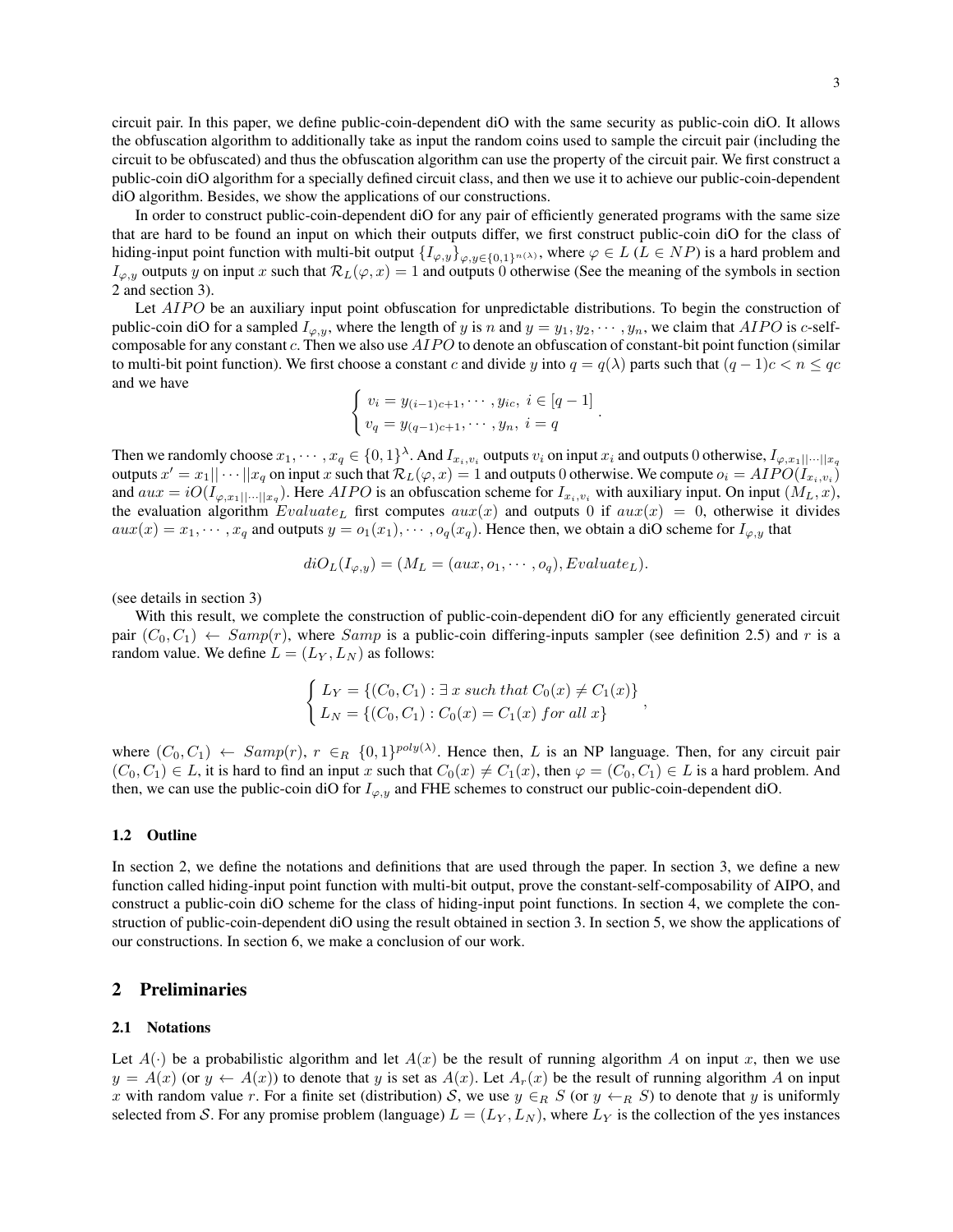and  $L_N$  is the collection of the no instances, and for any instance  $x \in L$ , we denote by  $\mathcal{R}_L$  the efficiently computable binary NP relation for L. And for any witnesses w of  $x \in L_Y$ ,  $\mathcal{R}_L(x, w) = 1$ . We use [l] to denote the set  $\{1, 2, \dots, l\}$ . We write  $negl(\cdot)$  to denote an unspecified negligible function,  $poly(\cdot)$  an unspecified polynomial. We denote by a||b the concatenation of two bit strings a and b. We use " $X \stackrel{c}{=} Y$ " to denote that probabilistic distributions X and Y are computationally indistinguishable. Unless otherwise stated, we use  $\lambda$  to denote the security parameter.

### 2.2 Obfuscation

Definition 2.1 *Virtual black-box (VBB) obfuscation [3]. A probabilistic algorithm* O *is a circuit obfuscator if the following three conditions hold:*

- *– (functionality) For every circuit* C*, the string* O(C) *describes a circuit that computes the same function as* C*.*
- *–* (polynomial slowdown) There is a polynomial p such that for every circuit C,  $|O(C)| \leq p(|C|)$ .
- *– (virtual black-box property) For any probabilistic polynomial-time (PPT)* A*, there is a PPT* S *and a negligible function* negl(·) *such that for all circuits* C

$$
|\Pr[A(O(C)) = 1] - \Pr[S^C(1^{|C|}) = 1]| \leq negl(|C|).
$$

*We say that* O *is efficient if it runs in polynomial time.*

**Definition 2.2** *Unpredictable distribution [13]. A distribution ensemble*  $\mathcal{D} = {\mathcal{D}_\lambda = (\mathcal{Z}_\lambda, \mathcal{X}_\lambda)}_{\lambda \in N}$  *on pairs of strings is unpredictable if no poly-size circuit family can predict*  $\mathcal{X}_{\lambda}$  *from*  $\mathcal{Z}_{\lambda}$ *. That is, for every poly-size circuit sequence*  $\{C_{\lambda}\}_{\lambda \in N}$  *and for all large enough*  $\lambda$ *:* 

$$
\Pr_{(z,x)\leftarrow_R D_\lambda}[\mathcal{C}_\lambda(z) = x] \leq negl(\lambda).
$$

Definition 2.3 *Auxiliary input point obfuscation for unpredictable distributions (AIPO) [13]. A PPT algorithm AIPO is a point obfuscator for unpredictable distributions if it satisfies the functionality and polynomial slowdown requirements as in VBB-obfuscation, and the following secrecy property: for any (efficiently samplable) unpredictable* distribution  $\mathcal{B}_1$  over  $\{0,1\}^{poly(\lambda)}\times\{0,1\}^\lambda$ , it holds for any PPT algorithm  $\mathcal{B}_2$  that the probability of outputting true *by the following experiment for*  $(\mathcal{B}_1, \mathcal{B}_2)$  *is negligibly close to*  $1/2$ *:* 

$$
b \leftarrow_R \{0, 1\},
$$
  
(z, x<sub>0</sub>)  $\leftarrow_R \mathcal{B}_1(1^{\lambda}),$   
x<sub>1</sub> $\leftarrow_R \{0, 1\}^{\lambda},$   
p  $\leftarrow_R AIPO(I_{x_b}),$   
b'  $\leftarrow_R \mathcal{B}_2(1^{\lambda}, p, z),$   
return  $b = b'.$ 

*The probability is over the coins of adversary*  $(\mathcal{B}_1, \mathcal{B}_2)$ *, the coins of AIPO and the choices of*  $x_1$  *and b.* 

Definition 2.4 *Indistinguishability obfuscation (iO) [19]. A PPT algorithm* iO *is called an indistinguishability obfuscator for a circuit ensemble*  $\{\mathcal{C}_{\lambda}\}_{\lambda \in N}$  *if the following conditions are satisfied:* 

*–* (functionality) For all security parameters  $\lambda \in N$ , for all  $C \in \mathcal{C}_{\lambda}$ , and for all input x we have that

$$
\Pr[C'(x) = C(x) : C' \leftarrow iO(1^{\lambda}, C)] = 1.
$$

*– (security) For any PPT distinguisher* D*, there exists a negligible function* negl(·) *such that the following holds: For all security parameters*  $\lambda \in N$ , *for all pairs of same size circuits*  $C_0$ ,  $C_1 \in C_\lambda$ , we have that if  $C_0(x) = C_1(x)$ *for all inputs* x*, then*

$$
\left|\Pr[D(1^{\lambda}, iO(1^{\lambda}, C_0)) = 1] - \Pr[D(1^{\lambda}, iO(1^{\lambda}, C_1)) = 1]\right| \leq negl(\lambda).
$$

Definition 2.5 *Public-coin differing-inputs sampler for circuits [24]. An efficient non-uniform sampling algorithm*  $Sam = \{Sam_\lambda\}$  *is called a public-coin differing-inputs sampler for the parameterized collection of circuits*  $C = \{C_\lambda\}$ *if the output of*  $Sam_\lambda$  *is distributed over*  $C_\lambda \times C_\lambda$  *and for every efficient non-uniform algorithm*  $A = \{A_\lambda\}$  *there exists a negligible function*  $negl(\cdot)$  *such that for all*  $\lambda \in N$ *:* 

$$
\Pr_r[C_0(x) \neq C_1(x) : (C_0, C_1) \leftarrow Sam_\lambda(r), x \leftarrow A_\lambda(r)] \leq negl(\lambda).
$$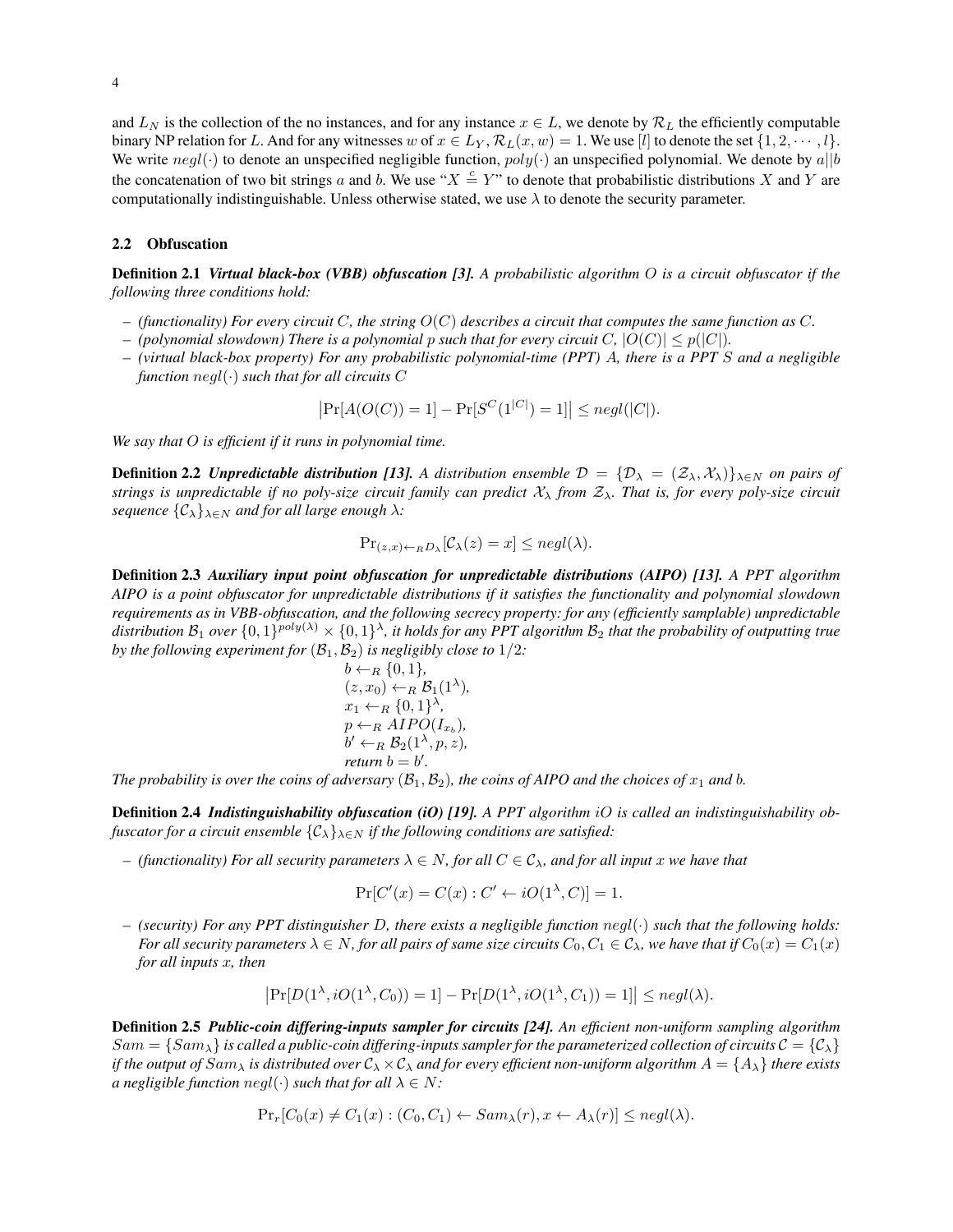Definition 2.6 *Public-coin differing-inputs obfuscator for circuits [24]. An uniform PPT algorithm* diO *is a publiccoin differing-inputs obfuscator for the parameterized collection of circuits*  $C = \{C_{\lambda}\}\$  *if the following requirements hold:*

*–* (functionality) For all security parameters  $\lambda \in N$ , for all  $C \in \mathcal{C}_{\lambda}$ , and for all input x we have that

$$
Pr[C'(x) = C(x) : C' \leftarrow diO(1^{\lambda}, C)] = 1.
$$

*– (security) For every public-coin differing-inputs samplers* Sam = {Samλ}*, for the collection* C*, every PPT distinguishing algorithm*  $\mathcal{T} = \{T_{\lambda}\}\$ *, there exists a negligible function negl*( $\cdot$ ) *such that for all security parameters*  $\lambda \in N$ :

$$
\left| \Pr \left[ \begin{array}{c} \mathcal{T}_{\lambda}(r, C') = 1 : (C_0, C_1) \leftarrow Sam_{\lambda}(r) \\ C' \leftarrow diO(1^{\lambda}, C_0) \end{array} \right] - \Pr \left[ \begin{array}{c} \mathcal{T}_{\lambda}(r, C') = 1 : (C_0, C_1) \leftarrow Sam_{\lambda}(r) \\ C' \leftarrow diO(1^{\lambda}, C_1) \end{array} \right] \right| \le negl(\lambda),
$$

*where the probability is taken over* r *and the coins of diO and*  $\mathcal{T}_{\lambda}$ *.* 

In section 4, we use a slightly different definition of public-coin diO by letting the obfuscation algorithm take as input the random value used to sample the circuit pair, which includes the circuit to be obfuscated. Then, it allows the obfuscation algorithm to use the property of the circuit pair and achieve the same security as the public-coin diO algorithm.

Definition 2.7 *Public-coin-dependent differing-inputs obfuscator for circuits. An uniform PPT algorithm* diO *is a public-coin-dependent differing-inputs obfuscator for the parameterized collection of circuits*  $C = \{C_\lambda\}$  *if the following requirements hold:*

*– (functionality) For all security parameters* λ ∈ N*, for every public-coin differing-inputs samplers* Sam = {Samλ}*, for the collection* C*, and for all input* x *we have that*

$$
\Pr\left[\begin{matrix}C'(x) = C(x) : (C_0, C_1) \leftarrow Sam_\lambda(r) \\ C \in \{C_0, C_1\} \\ C' \leftarrow diO(1^\lambda, C, r)\end{matrix}\right] = 1.
$$

*– (security) As in Definition 2.6.*

### 2.3 Fully Homomorphic Encryption

Definition 2.8 *Fully homomorphic encryption with decryption in* NC<sup>1</sup> *[24]. A fully homomorphic encryption (FHE) scheme is a public-key encryption scheme* (Gen, Enc, Dec) with an additional evaluation algorithm Eval.  $HFE =$ (Gen, Enc, Dec, Eval) *is defined as following.*

*Key generation: The algorithm* Gen *takes the security parameter* 1 <sup>λ</sup> *and outputs a key pair* (pk, sk)*, where* sk *is the secret decryption key and* pk *is the corresponding public encryption key.*

*Encryption:* The algorithm Enc takes the public key pk, a message m and outputs a ciphertext  $ct = Enc_{pk}(m)$ .

**Decryption:** The algorithm Dec takes the secret key sk and a ciphertext ct and outputs a message  $m' = Dec_{sk}(ct)$ . It *is guaranteed by the correctness of public-key encryption scheme that*  $Dec_{sk}(Enc_{pk}(m)) = m$ .

**Evaluation:** The algorithm Eval takes the public key pk, ciphertexts  $c_1, \dots, c_l$  corresponding to the bits  $b_1, \dots, b_l$  $($ under public key pk $)$ , a circuit  $f: \{0,1\}^l \to \{0,1\}^{l'}$ , and outputs a ciphertext as  $ct' = Eval_{pk}(f, (c_1, \cdots, c_l))$  such *that except with negligible probability over the randomness of all algorithms, the decryption of*  $ct'$  *is*  $f(b_1, \dots, b_l)$ *, where*  $l = l(\lambda)$  *and*  $l' = l'(\lambda)$  *are arbitrary polynomials.* 

*A FHE scheme has decryption in*  $NC^1$  *if there exists a constant*  $c \in N$  *such that for all*  $\lambda \in N$  *the depth of the circuit corresponding to the decryption function*  $Dec(1^{\lambda}, sk, \cdot)$  *is at most c* log  $\lambda$ *.*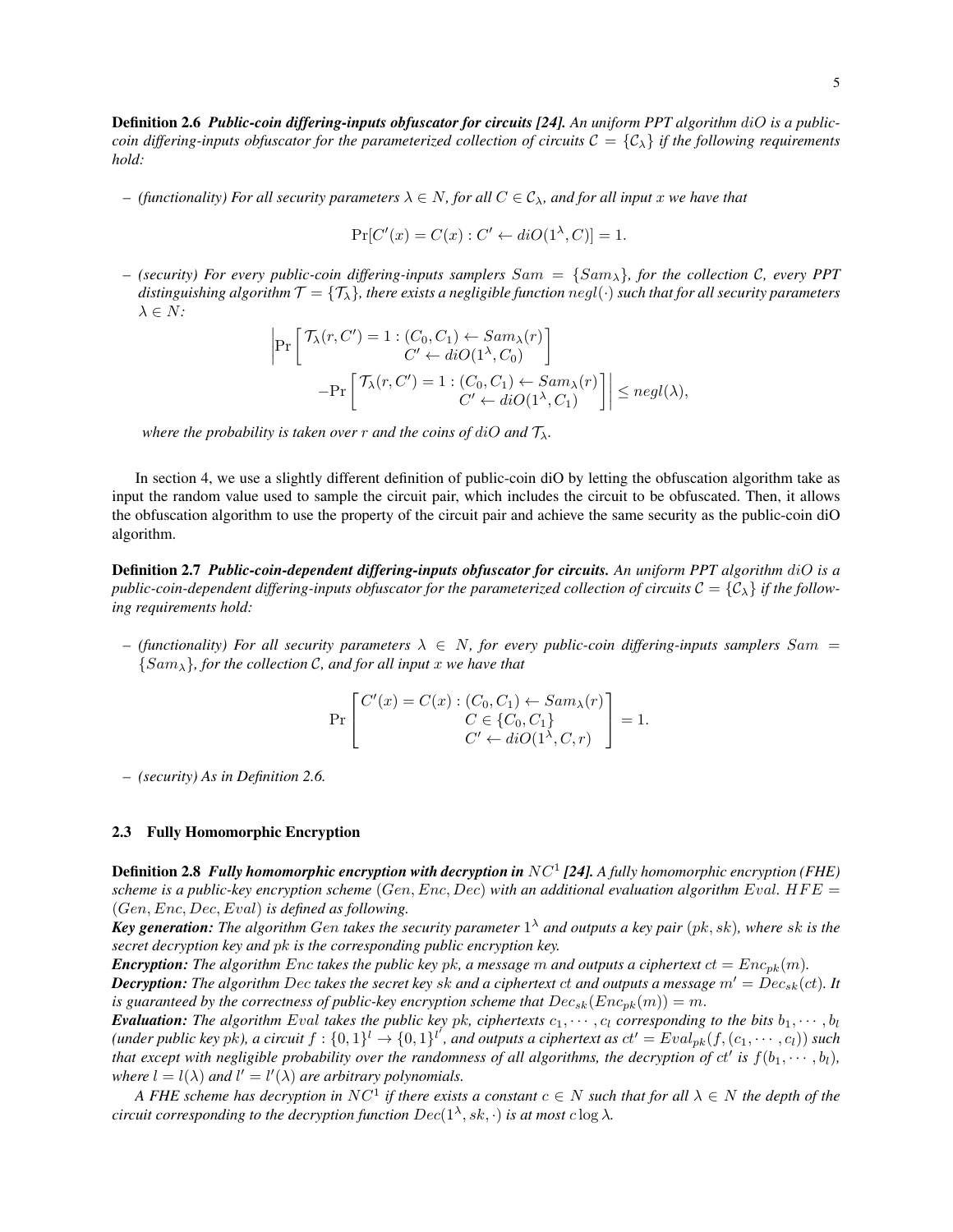# 3 Public-coin Differing-inputs Obfuscator for Multi-bit Hiding-input Point Function

The goal in this section is to construct public-coin differing-inputs obfuscator for the class of hiding-input point function with multi-bit output, now we give the formal definition of this function class.

**Definition 3.1** *Hiding-input point function with multi-bit output.* **Let L be a language in NP.**  $\mathcal{R}_L$  **is the corresponding** *relation. Let*  $\varphi \in L$  *be a hard problem such that for any PPT algorithm A,*  $Pr[\mathcal{R}_L(\varphi, w) = 1 : w \leftarrow A(\varphi)] < negl(\lambda)$ . *Then, we define hiding-input point function with multi-bit output as follows:*

$$
I_{\varphi,y}(x) = \begin{cases} y, & \text{if } \mathcal{R}_L(\varphi, x) = 1 \\ 0, & \text{otherwise} \end{cases}
$$

,

where  $y \in \{0,1\}^n$  and n is a polynomial in  $\lambda$ .

For example, let  $G: \{0,1\}^{\lambda} \to \{0,1\}^{2\lambda}$  be a pseudorandom generator, and then define L as

$$
\begin{cases} L_Y = \{m : m \in \{0, 1\}^{2\lambda}, \exists r \in \{0, 1\}^{\lambda} \text{ such that } m = G(r) \} \\ L_N = \{m : m \in \{0, 1\}^{2\lambda}, \exists r \in \{0, 1\}^{\lambda} \text{ such that } m = G(r) \} \end{cases}
$$

then a hard problem  $\varphi \in L$  is a real random  $m \in \{0,1\}^{2\lambda}$ .

#### 3.1 Constant-self-composability of AIPO

To begin the construction of public-coin diO for a sampled  $I_{\varphi, y}$ , we claim that AIPO is c-self-composable for any constant c.

Claim 3.1 *Any auxiliary input point obfuscation for unpredictable distributions is* c*-self-composable for any constant* c*.*

*Proof.* For simplicity, we start with the case  $c = 2$ . Let O be an point obfuscator with auxiliary input for unpredictable distributions, and let A be a binary poly-size adversary and  $p$  a polynomial. For any (efficiently samplable) unpredictable distribution  $\mathcal{D}_1 = (\mathcal{Z}_1, \mathcal{X}_\lambda)$  over  $\{0, 1\}^{poly(\lambda)} \times \{0, 1\}^\lambda$ , and for any  $(z, x) \in_R \mathcal{D}_1$  and every  $x' \in_R \{0, 1\}^\lambda$ , we set

$$
\mathcal{D}_2 = (\mathcal{Z}_2, \mathcal{X}_\lambda) = \{ ((O_s(I_x), z), x) : (z, x) \in \mathcal{D}_1, s \in_R \{0, 1\}^{poly(\lambda)} \}.
$$

Here  $O_s(I_x)$  is the result of running algorithm O on input  $I_x$  with randomness s. Then, by the property of point obfuscation with auxiliary input, no poly-size circuit family can predict  $\mathcal{X}_{\lambda}$  from  $\mathcal{Z}_2$ . Then  $\mathcal{D}_2$  is a new unpredictable distribution and we have that:

$$
\left| \Pr_{A,r,s}[A(O_r(I_x), O_s(I_x), z) = 1] - \Pr_{A,r',s}[A(O_{r'}(I_{x'}), O_s(I_x), z) = 1] \right| \le 1/2p(\lambda)
$$

where we treated the second obfuscation as auxiliary input.

Now we can consider another unpredictable distribution

$$
\mathcal{D}_3 = (\mathcal{Z}_3, \mathcal{X}_\lambda) = \left\{ \begin{array}{c} ((O_{r'}(I_{x'}), z), x) : (z, x) \in \mathcal{D}_1, \\ x' \in_R \{0, 1\}^\lambda, \\ r' \in_R \{0, 1\}^{poly(\lambda)} \end{array} \right\}.
$$

Hence then, and for any  $(z, x) \in_R \mathcal{D}_1$  and  $x', x'' \in_R \{0, 1\}^{\lambda}$ , we have that:

$$
\left| \Pr_{A,r',s}[A(O_{r'}(I_{x'}), O_s(I_x), z) = 1] - \Pr_{A,r',s'}[A(O_{r'}(I_{x'}), O_{s'}(I_{x''}), z) = 1] \right| \le 1/2p(\lambda)
$$

where we treated the first obfuscation as auxiliary input and  $((O_{r'}(I_{x'}), z), x) \in_R \mathcal{D}_3$ . Therefore,

$$
\left| \Pr_{A,r,s}[A(O_r(I_x), O_s(I_x), z) = 1] - \Pr_{A,r',s'}[A(O_{r'}(I_{x'}), O_{s'}(I_{x''}), z) = 1] \right| \le 1/p(\lambda)
$$

and thus AIPO is 2-self-composable.

The result follows for  $c = 2$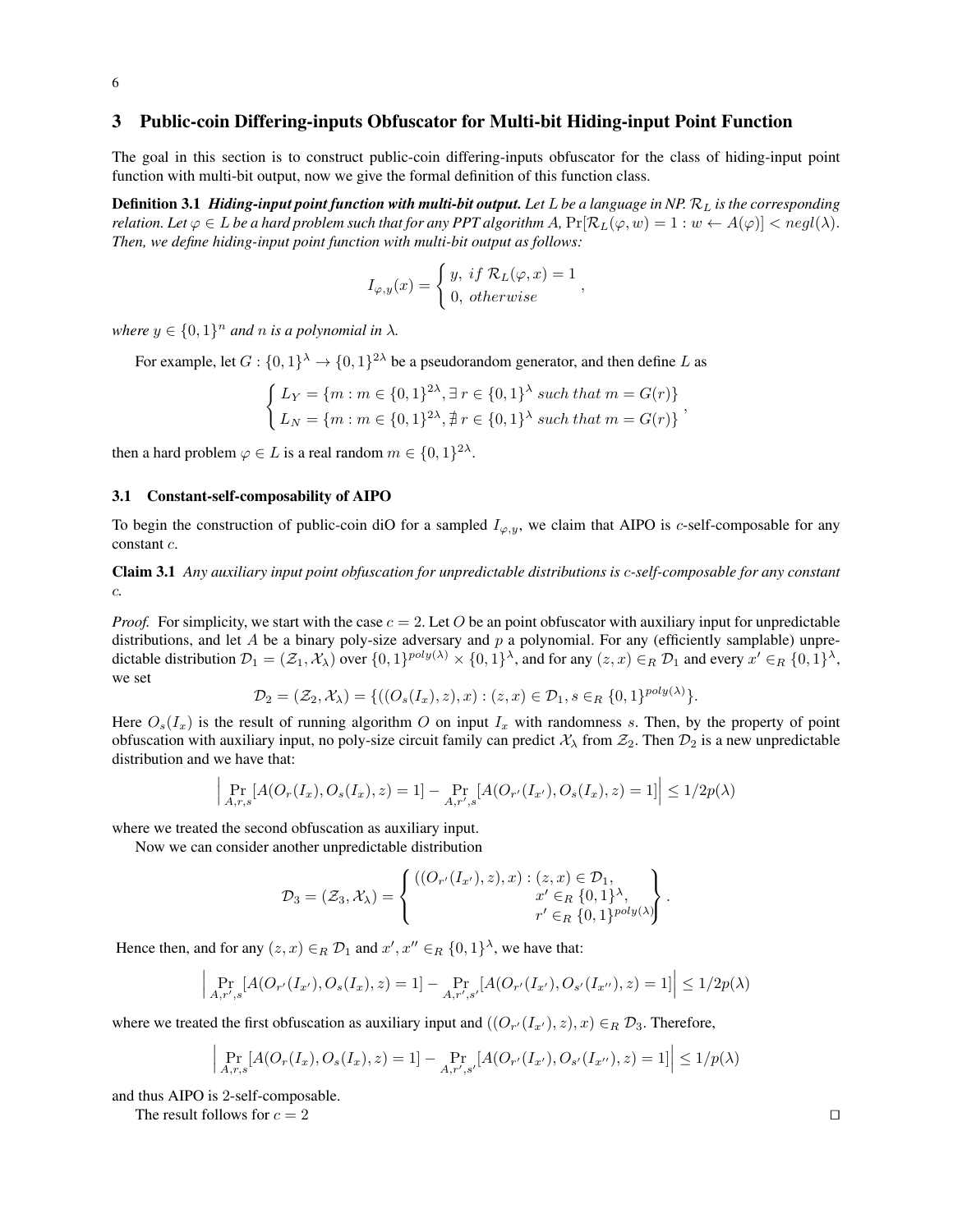#### 3.2 Construction of Unpredictable Distribution

Given a multi-bit hiding-input point function  $I_{\varphi,y}$ , we choose a constant c and divide  $y = y_1, y_2, \dots, y_n$  into  $q = q(\lambda)$ parts such that  $(q-1)c \le n \le qc$ . Now we present a sequence of unpredictable distributions  $\mathcal{D}^i$  over  $\{0,1\}^{poly(\lambda)} \times$  $\{0,1\}^{\lambda}$ . Let iO be an indistinguishability obfuscator for all poly-size circuits initiated by the construction in [19]. We claim that

$$
\mathcal{D}^{i} = (\mathcal{Z}_{\lambda}, \mathcal{X}_{\lambda}) = \left\{ \begin{array}{l} ((iO_{r}(I_{\varphi, x_{1}|\cdot|\cdot|\cdot||x_{q}}), i), x_{i}) \\ satisfying : x_{1}, \cdots, x_{q} \in_{R} \{0, 1\}^{\lambda}, \\ r \in_{R} \{0, 1\}^{poly(\lambda)} \end{array} \right\}
$$

is unpredictable.

Claim 3.2 Assuming the existence of polynomially secure indistinguishability obfuscator for NC<sup>1</sup> circuits and the *existence of FHE with decryption in* NC<sup>1</sup> *, and let* iO *be an indistinguishability obfuscator for all poly-size circuits initiated by the construction in [19]. In addition we assume that when*  $\varphi \in L_Y$ *, any PPT adversary without an witness for*  $\varphi \in L_Y$  *cannot obtain*  $x_i$  *from*  $(iO_r(I_{\varphi,x_1||\cdots||x_q}), i)$ *, then*  $\mathcal{D}^i = (\mathcal{Z}_\lambda,\mathcal{X}_\lambda)$  *defined above is an unpredictable distribution.*

*Proof.* In order to prove that  $\mathcal{D}^i$  is unpredictable, we only need to prove that when  $\varphi \in L_N$ , the probability of computing  $x_i$  from the auxiliary input  $(iO_r(I_{\varphi,x_1||\cdots||x_q}),i)$  is negligible. The result follows from the security of the indistinguishability obfuscator constructed in [19] and the hardness of the problem  $\varphi$ . Since when  $\varphi \in L_N$ ,  $(I_{\varphi,x_1||\cdots||x_q}$  is functional equivalent to any  $(I_{\varphi,x_1'||\cdots||x_q'}$ . If there exists any PPT adversary A that can compute  $x_i$ from the auxiliary input  $(iO_r(I_{\varphi,x_1||\cdots||x_q}), i)$ , there exists a PPT distinguisher D that can break the security of iO by invoking  $A$ .

### Remark.

- 1. Although the last assumption in Claim 3.2 looks quite strong, we were unable to contradict it.
- 2. If  $\varphi \in L$  satisfies that for any PPT adversary B, it cannot determine whether  $\varphi \in L_Y$  or  $\varphi \in L_N$ , then the claim does not need the third assumption. Since when  $\varphi \in L_Y$ , if there exists any PPT adversary A that can compute  $x_i$  from the auxiliary input  $(iO_r(I_{\varphi,x_1||\cdots||x_q}),i)$ , then there exists a PPT algorithm  $B$  that can determine whether  $\varphi \in L_Y$  or  $\varphi \in L_N$ .  $B(\varphi)$  invokes A with  $(iO_r(I_{\varphi,x_1||\cdots||x_q}),i)$  and determines  $\varphi \in L_Y$  if A outputs  $x_i$ , otherwise B determines  $\varphi \in L_N$ .

#### 3.3 Construction of Public-coin diO for Multi-bit Hiding-input Point Function

Let  $O$  be an point obfuscator with auxiliary input for unpredictable distributions, and  $iO$  be an indistinguishability obfuscator for all poly-size circuits initiated by the construction in [19].

Given any  $I_{\varphi, y}$  in the class of hiding-input point function with multi-bit output, where the length of y is n and  $y = y_1, y_2, \dots, y_n$ , we first divide y into  $q = q(\lambda)$  parts. And then we randomly choose  $x_1, \dots, x_q \in \{0, 1\}^{\lambda}$  and compute an auxiliary input  $aux = iO(I_{\varphi,x_1||\cdots||x_q})$ . Thus that for all  $i \in [q]$  we have  $((aux, i), x_i) \in \mathcal{D}^i$ , where  $\mathcal{D}^i$  is as defined in section 3.2.

Next, based on the constant-self-composability of the AIPO scheme O for unpredictable distribution  $\mathcal{D}^i$ , we also use O to denote an obfuscation of constant-bit point function. Let c be any constant and  $m = m_1, \dots, m_c, O(I_{x_i,m})$ is defined as follows:

$$
O(I_{x_i,m}) = O(I_{x_i}), O(I_{u_1}), \cdots, O(I_{u_c}),
$$

where  $I_{x_i}$  and  $I_{u_j}$  ( $j \in [c]$ ) are point functions, and for  $j \in [c]$ ,  $u_j = x_i$  if  $m_j = 1$ , and  $u_j \in_R \{0,1\}^{\lambda}$  otherwise. The evaluation algorithm takes input  $u \in \{0,1\}^{\lambda}$  and computes  $O(I_{x_i})(u)$ , and outputs  $m = O(I_{u_1})(u), \cdots, O(I_{u_c})(u)$ if  $O(I_{x_i})(u) = 1$ . Otherwise, it outputs 0. Then for any  $((aux, i), x_i) \in \mathcal{D}^i$  and for any  $m, m' \in \{0, 1\}^c$  we have

$$
((aux, i), O(I_{x_i,m})) \stackrel{c}{=} ((aux, i), O(I_{x_i,m'})).
$$

The indistinguishability follows from the  $(c + 1)$ -self-composability of O.

Combined above results, we obtain a public-coin diO scheme for  $I_{\varphi, y}$ . We first choose a constant c and let

$$
\begin{cases} v_i = y_{(i-1)c+1}, \cdots, y_{ic}, i \in [q-1] \\ v_q = y_{(q-1)c+1}, \cdots, y_n, i = q \end{cases}
$$

.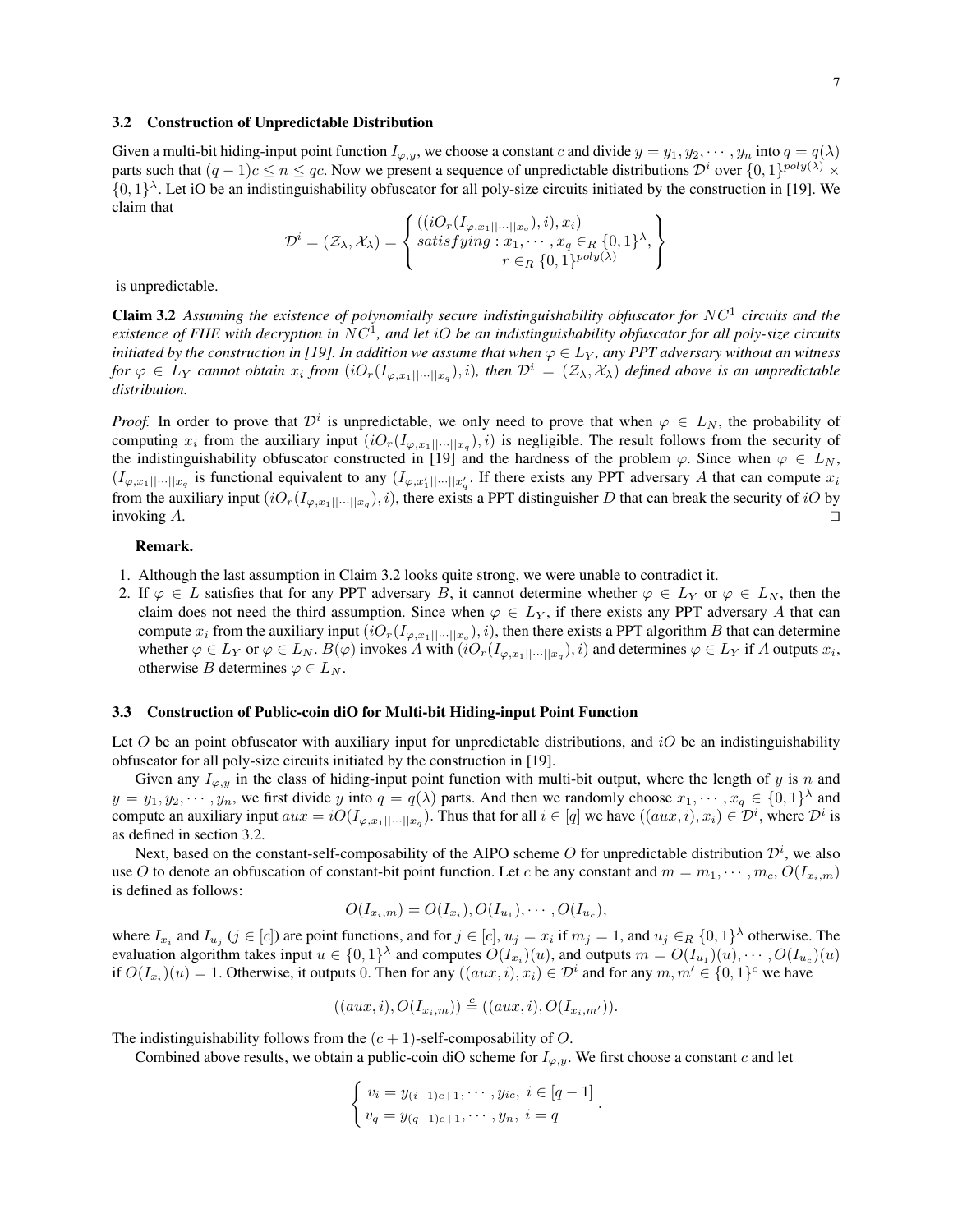Then, we define

$$
M_L = aux, O(I_{x_1,v_1}), \cdots, O(I_{x_q,v_q}).
$$

On input  $(M_L, x)$ , the evaluation algorithm  $Evaluate_L$  first evaluates  $aux(x) = iO(I_{\varphi,x_1||\cdots||x_q})(x)$  and outputs 0 if  $aux(x) = 0$ . Otherwise, it divides  $aux(x)$  as  $aux(x) = x_1, \dots, x_q$  and outputs

$$
y = O(I_{x_1, v_1})(x_1), \cdots, O(I_{x_q, v_q})(x_q).
$$

Then, we obtain the public-coin diO algorithm for  $I_{\varphi,y}$  as  $diO_L(I_{\varphi,y}) = (M_L, Evaluate_L)$ . The above construction is depicted in Figure 1.

1. Given a multi-bit hiding-input point function  $I_{\varphi,y}$ , choose a constant c and divide  $y =$  $y_1, y_2, \dots, y_n$  into  $q = q(\lambda)$  parts such that  $(q - 1)c < n \le qc$ , and for  $i \in [q - 1]$ ,  $v_i = y_{(i-1)c+1}, \cdots, y_{ic}$  and  $v_q = y_{(q-1)c+1}, \cdots, y_n$ . 2. Uniformly select  $x_1, \dots, x_q \in \{0, 1\}^{\lambda}$ . 3. Uniformly select  $r_0 \in \{0, 1\}^{poly(\lambda)}$ , compute  $aux = iO(I_{\varphi,x_1||\cdots||x_q})$  with  $r_0$ . 4. For  $i \in [q]$ , uniformly select  $r_i \in \{0, 1\}^{poly(\lambda)}$ , compute  $O(I_{x_i, v_i})$  with  $r_i$ . 5. Set  $M_L = aux, O(I_{x_1,v_1}), \cdots, O(I_{x_q,v_q}).$ 6.  $Evaluate_L(M_L, x)$ : First evaluate  $aux(x) = iO(I_{\varphi,x_1||\cdots||x_q})(x)$ and output 0 if  $aux(x) = 0$ . Otherwise, divide  $aux(x) = x_1, \dots, x_q$  and output  $y = O(I_{x_1,v_1})(x_1), \cdots, O(I_{x_q,v_q})(x_q).$ 

7. Output  $diO<sub>L</sub>(I<sub>\varphi,y</sub>) = (M<sub>L</sub>, Evaluate<sub>L</sub>).$ 

Figure 1. Construction of public-coin diO for multi-bit hiding-input point function.

**Theorem 3.1** Assuming the construction  $\mathcal{D}^i$  in section 3.2 is an unpredictable distribution and the existence of aux*iliary input point obfuscation for unpredictable distributions, the construction in Figure 1 is a public-coin differinginputs obfuscator for the class of hiding-input point function with multi-bit output.*

*Proof.* It is obvious that the construction in Figure 1 is a PPT algorithm and it keeps the functionality from  $I_{\varphi,y}$ , which can be seen from the evaluation algorithm.

Fix any public-coin differing-inputs sampler  $Sam = \{Sam_\lambda\}$  for the class of hiding-input point function with multi-bit output  $\{I_{\varphi,y}\}_{\varphi,y\in\{0,1\}^{n(\lambda)}},$  where  $\varphi \in L(L)$  is some language in  $NP$ ) is a hard problem (see Definition 3.1). We need to prove that for any PPT distinguishing algorithm  $A = \{A_\lambda\}$ , there exists a negligible function  $negl(\cdot)$  such that for all security parameters  $\lambda \in N$ :

$$
\begin{aligned} \left|\Pr\left[\begin{array}{c} \mathcal{A}_\lambda(r,\widetilde{I})=1:\left(I_{\varphi,y},I_{\varphi,y'}\right)\leftarrow Sam_\lambda(r)\\ \widetilde{I}\leftarrow diO_L(1^\lambda,I_{\varphi,y}) \end{array}\right]\right.\\ \left.-\Pr\left[\begin{array}{c} \mathcal{A}_\lambda(r,\widetilde{I})=1:\left(I_{\varphi,y},I_{\varphi,y'}\right)\leftarrow Sam_\lambda(r)\\ \widetilde{I}\leftarrow diO_L(1^\lambda,I_{\varphi,y'}) \end{array}\right]\right| \leq negl(\lambda), \end{aligned}
$$

where the probability is taken over r and the coins of  $diO<sub>L</sub>$  and  $A<sub>\lambda</sub>$ .

That is to prove that for any sampled hard problem  $\varphi$ , and for any  $y, y' \in \{0, 1\}^n$ :

$$
\big\{diO_L(I_{\varphi,y})\big\} \stackrel{c}{=} \big\{diO_L(I_{\varphi,y'})\big\}.
$$

Let

$$
\begin{cases} v_i = y_{(i-1)c+1}, \cdots, y_{ic}, i \in [q-1] \\ v_q = y_{(q-1)c+1}, \cdots, y_n, i = q \end{cases}, \quad \begin{cases} v'_i = y'_{(i-1)c+1}, \cdots, y'_{ic}, i \in [q-1] \\ v'_q = y'_{(q-1)c+1}, \cdots, y'_n, i = q \end{cases}
$$

.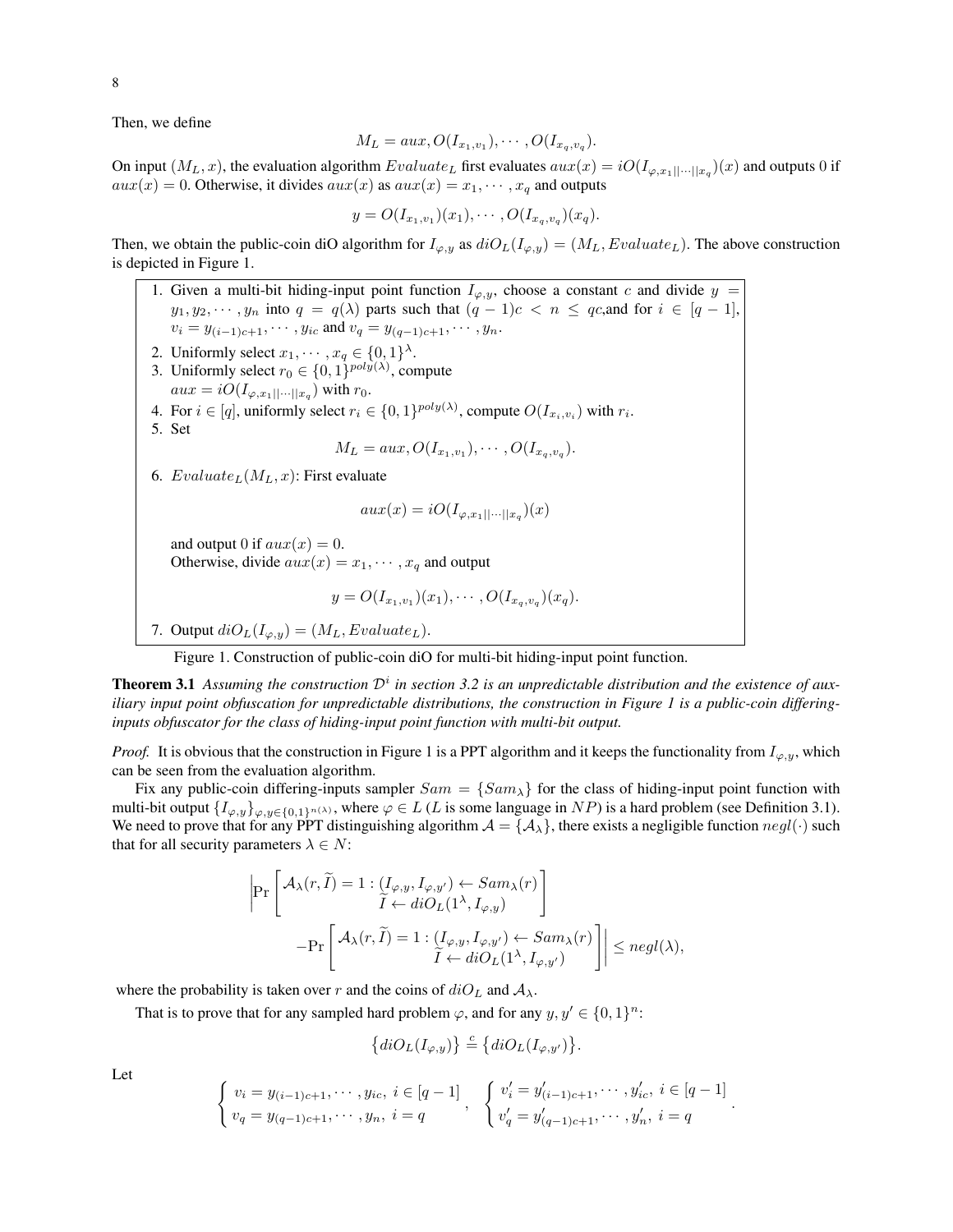Since the description of the evaluation algorithm is deterministic, for convenience, we do not write it in the obfuscation results in the following proof. For every  $x_1, \dots, x_q \in_R \{0,1\}^{\lambda}$ , consider the following sequence of hybrid distributions. For  $k \in \{0, 1, \dots, q\}$ , we define  $H_q^k$ :

$$
H_q^k := \{ (iO(I_{\varphi,x_1||\cdots||x_q}), O(I_{x_1,v'_1}), \cdots, O(I_{x_k,v'_k}), O(I_{x_{k+1},v_{k+1}}), \cdots, O(I_{x_q,v_q})) \}.
$$

Then  $H_q^0$  is the distribution  $\left\{diO_L(I_{\varphi,y})\right\}_{x_1,\dots,x_q}$  and  $H_q^q$  is the distribution  $\left\{diO_L(I_{\varphi,y'})\right\}_{x_1,\dots,x_q}$ .

To prove  $\{diO_L(I_{\varphi,y})\}\stackrel{c}{=} \{diO_L(I_{\varphi,y'})\}$ , we first prove that for every  $x_1, \dots, x_q \in_R \{0,1\}^{\lambda}$ ,

$$
\left\{diO_L(I_{\varphi,y})\right\}_{x_1,\cdots,x_q} \stackrel{c}{=} \left\{diO_L(I_{\varphi,y'})\right\}_{x_1,\cdots,x_q},
$$

which is to prove  $H_q^0 \stackrel{c}{=} H_q^q$ . And thus we need to prove that  $H_q^k \stackrel{c}{=} H_q^{k+1}$  for every  $k \in \{0, 1, \dots, q-1\}$ . Since  $x_1, \dots, x_q$  are independent, the q obfuscations are independent. Therefore, the indistinguishability between  $H_q^k$  and  $H_q^{k+1}$  follows from the indistinguishability between the distributions:  $\{(iO(I_{\varphi,x_1|\cdots||x_q}),O(I_{x_{k+1},v_{k+1}}))\}$ and  $\{ (iO(I_{\varphi,x_1||\cdots||x_q}), O(I_{x_{k+1},v'_{k+1}})) \}.$ 

Since  $\{diO_L(I_{\varphi,y})\} = \bigcup_{x_1,\dots,x_q \in \{0,1\}^{\lambda}} \{diO_L(I_{\varphi,y})\}_{x_1,\dots,x_q}$ , then for any  $\tilde{I} \in \{diO_L(I_{\varphi,y})\}$ , there would be some  $x_1, \dots, x_q \in \{0,1\}^{\lambda}$  such that  $\widetilde{I} \in \{diO_L(I_{\varphi,y})\}_{x_1, \dots, x_q}$ . Then no PPT algorithm can distinguish  $\widetilde{I}$  is an obfuscation of  $I_{\varphi,y}$  or  $I_{\varphi,y'}$ .

This completes the proof.  $\Box$ 

# 4 Public-coin-dependent Differing-inputs Obfuscation

Based on the results obtained in section 3, the goal in this section is to construct a public-coin-dependent differinginputs obfuscator for any efficiently generated circuit pair  $(C_0, C_1) \leftarrow Samp(r)$ , where  $Samp$  is any public-coin differing-inputs sampler for some parameterized collection of circuits  $C$  (see definition 2.5) and r is a random value. We first define an language  $L = (L_Y, L_N)$  as follows:

$$
\begin{cases}\nL_Y = \{ (C_0, C_1) : \exists x \text{ such that } C_0(x) \neq C_1(x) \} \\
L_N = \{ (C_0, C_1) : C_0(x) = C_1(x) \text{ for all } x \}\n\end{cases}
$$

where  $(C_0, C_1) \leftarrow Samp(r), r \in_R \{0, 1\}^{poly(\lambda)}$ . Hence then, L is an NP language and we let  $\mathcal{R}_L$  be the efficiently computable binary NP relation for L. Then, for any circuit pair  $(C_0, C_1) \in L$ , it is hard to find an input x such that  $C_0(x) \neq C_1(x)$ , then  $\varphi = (C_0, C_1) \in L$  is a hard problem. And then we have that for any PPT algorithm A,

$$
\Pr[\mathcal{R}_L(\varphi, w) = 1 : w \leftarrow A(\varphi)] < \text{negl}(\lambda).
$$

In this condition, we can use the result in section 3 and hence then make use of the property of the circuit pair in the construction of public-coin-dependent diO.

Let  $C = \{C_{\lambda}\}\$  be a parameterized collection of polynomial-time circuits and  $Samp$  is any public-coin differinginputs sampler for C. Let  $FHE = (Gen, Enc, Dec,Eval)$  be a fully homomorphic encryption scheme. Let  $diO<sub>L</sub>$ be a public-coin differing-inputs obfuscator for the class of function  $\{I_{\varphi,y}\}_{\varphi\in L,y\in\{0,1\}^{n(\lambda)}},$  where L is defined as above. Let  $iO$  be a polynomially secure indistinguishability obfuscator for all poly-size circuits which is initiated by any polynomially secure indistinguishability obfuscator for  $NC^1$  circuits and the construction in [19]. Let  $U_\lambda$  be an oblivious universal circuit which on input the description of a circuit B and a string x, executes B on x.

Different from the previous works on the construction of diO, our public-coin-dependent differing-inputs obfuscator takes as input the random coins r (used by the sampler) such that  $\{C_0, C_1\} \leftarrow Samp(r)$  and obfuscates circuit  $C \in \{C_0, C_1\}$ , the one needed to be obfuscated. It means that besides the circuit to be obfuscated, the obfuscator needs to know another circuit such that it is hard to find an input on which the two circuits differ. Our construction is described by an obfuscation algorithm  $Obfuscate$  and an evaluation algorithm  $Evaluate$ .

**Obfuscator**  $Obfuscate(1^{\lambda}, C, r)$ : Sample  $C_0, C_1 \in C_{\lambda}$  by  $Samp(r)$  and check whether  $C \in \{C_0, C_1\}$ . If  $C \in$  $\{C_0, C_1\}$ , proceed the following steps.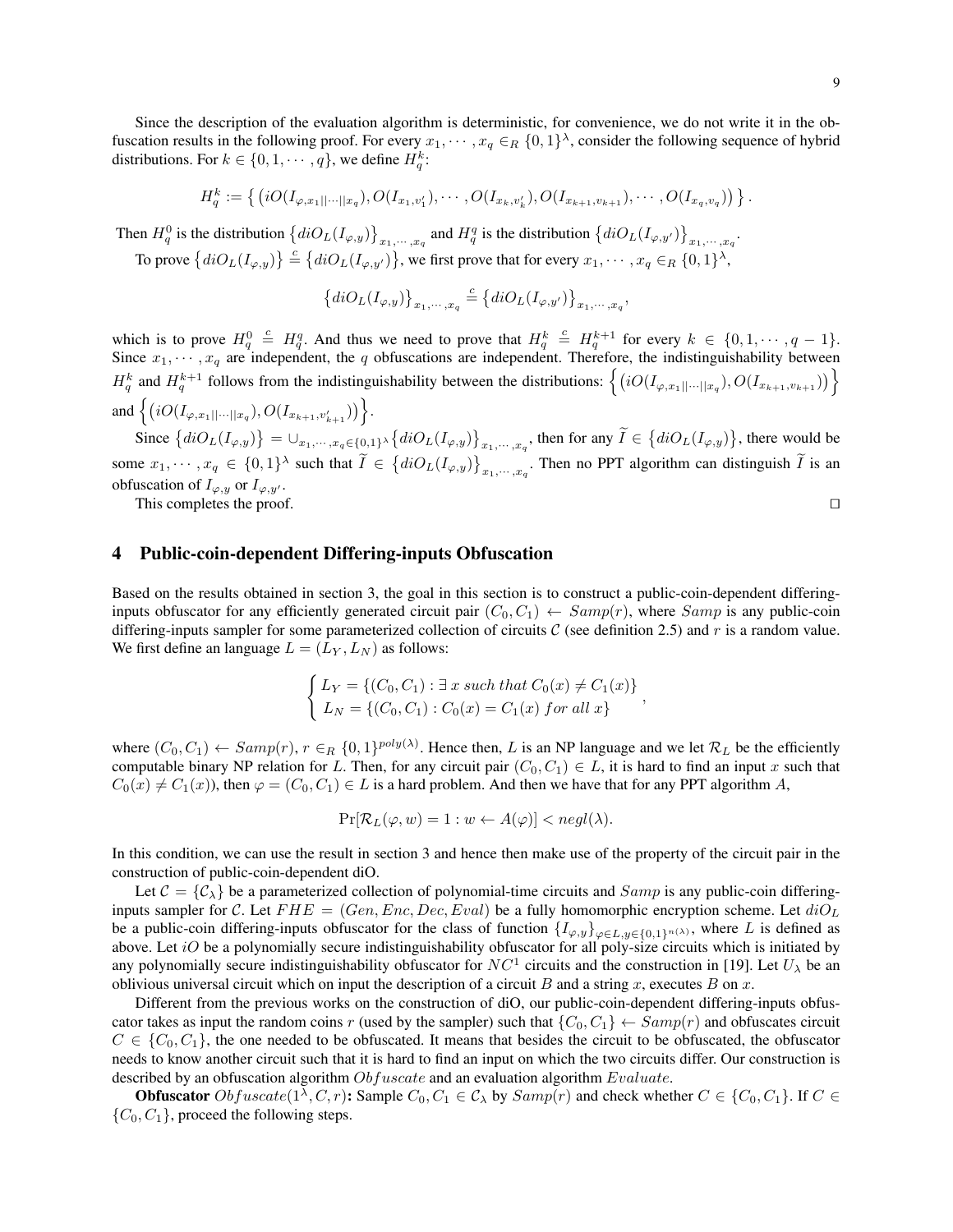- 10
- 1. Generate two FHE key pairs  $(pk_0, sk_0) \leftarrow Gen(1^{\lambda}), (pk_1, sk_1) \leftarrow Gen(1^{\lambda}).$
- 2. Generate ciphertexts  $f_0 = Enc_{pk_0}(C)$ ,  $f_1 = Enc_{pk_1}(C)$ .
- 3. Let  $\varphi = (C_0, C_1) \in L$ . Compute  $P_1 = diO_L(I_{\varphi, sk_0||pk_0}).$
- 4. Generate an obfuscation of the decryption algorithm  $Decrypt_0$  (see details in Figure 2) as  $P_2 = iO(Decrypt_0)$ .
- 5. The obfuscation components are output as:  $C' = (P_1, P_2, pk_0, pk_1, f_0, f_1)$ .

Evaluation  $Evaluate(C' = (P_1, P_2, pk_0, pk_1, f_0, f_1), x)$ : The  $Evaluate$  algorithm takes in the obfuscation output  $C'$  and a circuit input x and computes the following.

- 1. Compute  $a = P_1(x)$
- 2. If  $a \neq 0$ , divide it into  $a = sk, pk$ . Compute  $C = Dec_{sk}(f_0)$  and output  $C(x)$ .
- 3. If  $a = 0$ , compute  $ct_0 = Eval_{pk_0}(U_\lambda(\cdot, x), f_0)$  and  $ct_1 = Eval_{pk_1}(U_\lambda(\cdot, x), f_1)$ . Run  $P_2(ct_0, ct_1, x)$  and output the result.

Then our public-coin-dependent diO algorithm is  $diO(1^{\lambda}, C, r) = (Obfuscate(1^{\lambda}, C, r), Evaluate)$ .

The decryption algorithm  $Decrypt_0$  defined in Figure 2 only decrypts the ciphertexts meeting the conditions set in the algorithm. It is easy to see that the algorithms  $Decrypt_0$  and  $Decrypt_1$  (defined in Figure 3) are two equivalent circuits.

Decryption algorithm  $Decrypt_0$ : **Input:** a tuple  $(ct_0, ct_1, x)$ , **Constants:**  $\varphi$ ,  $pk_0$ ,  $pk_1$ ,  $f_0$ ,  $f_1$ ,  $sk_0$ . Proceeds as follows: 1. Check whether  $\mathcal{R}_L(\varphi, x) = 1$ , if the check succeeds, output  $\bot$ . 2. Else, check whether

$$
ct_0 = Eval_{pk_0}(U_\lambda(\cdot, x), f_0) \wedge ct_1 = Eval_{pk_1}(U_\lambda(\cdot, x), f_1),
$$

if the check fails, output  $\perp$ .

3. Else, output  $Dec_{sk_0}(ct_0)$ .

Figure 2. The decryption algorithm  $Decrypt_0$ .

Decryption algorithm  $Decrypt_1$ : **Input:** a tuple  $(ct_0, ct_1, x)$ , **Constants:**  $\varphi$ ,  $pk_0$ ,  $pk_1$ ,  $f_0$ ,  $f_1$ ,  $sk_1$ . Proceeds as follows: 1. Check whether  $\mathcal{R}_L(\varphi, x) = 1$ , if the check succeeds, output  $\bot$ . 2. Else, check whether  $ct_0 = Eval_{pk_0}(U_\lambda(\cdot, x), f_0) \wedge ct_1 = Eval_{pk_1}(U_\lambda(\cdot, x), f_1),$ if the check fails, output  $\bot$ . 3. Else, output  $Dec_{sk_1}(ct_1)$ .

Figure 3. The decryption algorithm  $Decrypt_1$ .

**Remark.** In the decryption algorithms  $Decrypt_0$  and  $Decrypt_1$ , we use the FHE scheme with deterministic evaluation algorithm. In the case the decryption algorithms use the FHE scheme with probabilistic evaluation algorithm, the inputs of the decryption algorithms need to include the randomness used to compute  $ct_0, ct_1$  with the probabilistic evaluation algorithm.

Theorem 4.1 *Assuming the construction in Figure 1 is a public-coin differing-inputs obfuscator for the class of hiding-input point function with multi-bit output and the existence of fully homomorphic encryption schemes. Then the construction above is a public-coin-dependent differing-inputs obfuscation.*

*Proof.* Since the algorithms used in the construction are all PPT algorithms, the obfuscation algorithm  $diO$  is also a PPT algorithm. The functionality follows from the correctness of the evaluation algorithm, which is guaranteed by the security of  $diO<sub>L</sub>$  algorithm and the correctness of the FHE algorithm.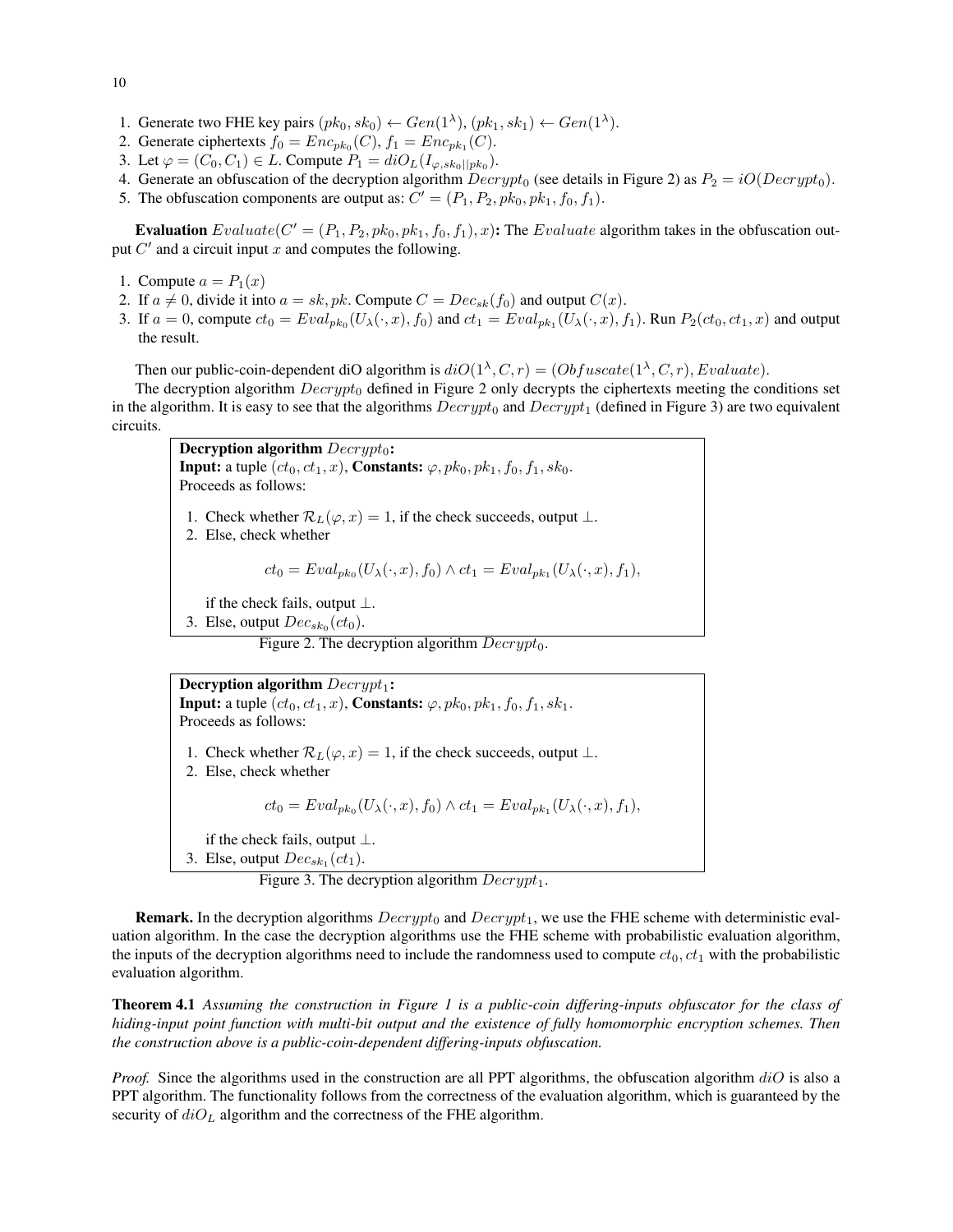To begin the proof of security, we first recall the security of the  $diO<sub>L</sub>$  algorithm for  $\{I_{\varphi,y}\}_{\varphi \in L, y \in_R \{0,1\}^n}$ , where L is defined in the beginning of section 4. Fix any public-coin differing-inputs sampler  $Sam = \{Sam_\lambda\}$ , for any PPT distinguishing algorithm  $A = \{A_{\lambda}\}\$ , there exists a negligible function  $negl(\cdot)$  such that for all security parameters  $\lambda \in N$  :

$$
\begin{aligned} \left|\Pr\left[\begin{array}{c} \mathcal{A}_\lambda(r,\widetilde{I})=1:\left(I_{\varphi,y},I_{\varphi,y'}\right)\leftarrow Sam_\lambda(r)\\ \widetilde{I}\leftarrow diO_L(1^\lambda,I_{\varphi,y}) \end{array}\right]\right.\\ \left.-\Pr\left[\begin{array}{c} \mathcal{A}_\lambda(r,\widetilde{I})=1:\left(I_{\varphi,y},I_{\varphi,y'}\right)\leftarrow Sam_\lambda(r)\\ \widetilde{I}\leftarrow diO_L(1^\lambda,I_{\varphi,y'}) \end{array}\right]\right| \leq negl(\lambda), \end{aligned}
$$

where the probability is taken over r and the coins of  $diO<sub>L</sub>$  and  $A<sub>\lambda</sub>$ .

Since the description of the evaluation algorithm is deterministic, for convenience, we do not write it in the obfuscation results in the following proof. Now we assume for the contradiction that there exists a public-coin differing-inputs sampler Samp, a PPT adversary T, a polynomial  $p = p(\lambda)$  and a security parameters  $\lambda \in N$  such that

$$
\left| \Pr \left[ \begin{array}{c} \mathcal{T}_{\lambda}(r, C') = 1 : (C_0, C_1) \leftarrow Samp_{\lambda}(r), \\ C' \leftarrow diO(1^{\lambda}, C_0, r) \end{array} \right] - \Pr \left[ \begin{array}{c} \mathcal{T}_{\lambda}(r, C') = 1 : (C_0, C_1) \leftarrow Samp_{\lambda}(r), \\ C' \leftarrow diO(1^{\lambda}, C_1, r) \end{array} \right] \right| > 1/p,
$$

where the probability is taken over r and the coins of  $diO$  and  $\mathcal{T}_{\lambda}$ . Then, we construct a PPT adversary  $A_{\lambda}(\cdot, \cdot)$  to break the security of  $diO<sub>L</sub>$  algorithm for  $\{I_{\varphi,y}\}_{\varphi \in L, y \in_R \{0,1\}^n}$ , where n is the length of the key pair of the FHE scheme,  $(C_0, C_1) \leftarrow Samp_{\lambda}(r)$ , and  $\varphi = (C_0, C_1) \in L$ .

We define a public-coin differing-inputs sampler  $Sam = \{Sam_\lambda\}$  for  $\{I_{\varphi,y}\}_{\varphi \in L, y \in_R\{0,1\}^n}$  as follows: On input  $(r, r_0, r_1) \in \{0, 1\}^{poly(\lambda)}$ 

- 1. Sample  $C_0, C_1 \in C_\lambda$  by  $Samp_\lambda(r)$  and let  $\varphi = (C_0, C_1) \in L$ .
- 2. Generate FHE key pairs  $(pk^0, sk^0) \leftarrow Gen_{r_0}(1^{\lambda}), (pk^1, sk^1) \leftarrow Gen_{r_1}(1^{\lambda}),$
- 3. Output  $(I_{\varphi,sk^0||pk^0}, I_{\varphi,sk^1||pk^1}).$

Then we construct a PPT adversary  $A_{\lambda}(\cdot, \cdot)$  as follows: Adversary  $A((r, r_0, r_1), diO<sub>L</sub>(I<sub>\varphi, y</sub>))$ : Sample  $(I_{\varphi, sk^0||pk^0}, I_{\varphi, sk^1||pk^1})$  by  $Sam_\lambda(r, r_0, r_1)$  and obtain  $\varphi = (C_0, C_1)$ , FHE key pairs  $(pk^0, sk^0), (pk^1, sk^1)$ , and set  $P_1 = diO<sub>L</sub>(I<sub>\varphi, y</sub>)$ .

- 1. Select  $r_2 \in \{0,1\}^{poly(\lambda)}$ , generate FHE key pair  $(pk_1, sk_1) \leftarrow Gen_{r_2}(1^{\lambda})$ .
- 2. Select  $b \in_R \{0, 1\}.$
- 3. Compute  $f_0 = Enc_{pk^b}(C_b)$ ,  $f_1 = Enc_{pk_1}(C_b)$ .
- 4. Select  $r_4 \in \{0,1\}^{poly(\lambda)}$  and compute  $P_2 = iO(Decrypt_0; r_4)$  with constants  $\varphi$ ,  $pk_0 = pk^b$ ,  $pk_1$ ,  $f_0$ ,  $f_1$ ,  $sk_0 = sk^b$ .
- 5. Invoke  $\mathcal{T}(r, \cdot)$  with  $C' = (P_1, P_2, pk^b, pk_1, f_0, f_1)$  and output  $b' = \mathcal{T}(r, C')$ .

Now we compute the probability that A succeeds in distinguishing  $y = sk^0||pk^0$  or  $y = sk^1||pk^1$ . For convenience in proving, we assume that  $y = sk^0||pk^0$ .

$$
\Pr[b'=0] = \Pr[b'=b \land b=0] + \Pr[b'=1-b \land b=1]
$$
  
=  $\frac{1}{2}$   $\Pr[b'=0|b=0] + \frac{1}{2}$   $\Pr[b'=0|b=1]$   
=  $\frac{1}{2}$   $\Pr[\mathcal{T} succeeds|b=0] + \frac{1}{2}$   $\Pr[\mathcal{T}fails|b=1],$   
 $\Pr[b'=1] = \Pr[b'=1-b \land b=0] + \Pr[b'=b \land b=1]$   
=  $\frac{1}{2}$   $\Pr[b'=1|b=0] + \frac{1}{2}$   $\Pr[b'=1|b=1]$   
=  $\frac{1}{2}$   $\Pr[\mathcal{T} fails|b=0] + \frac{1}{2}$   $\Pr[\mathcal{T} succeeds|b=1].$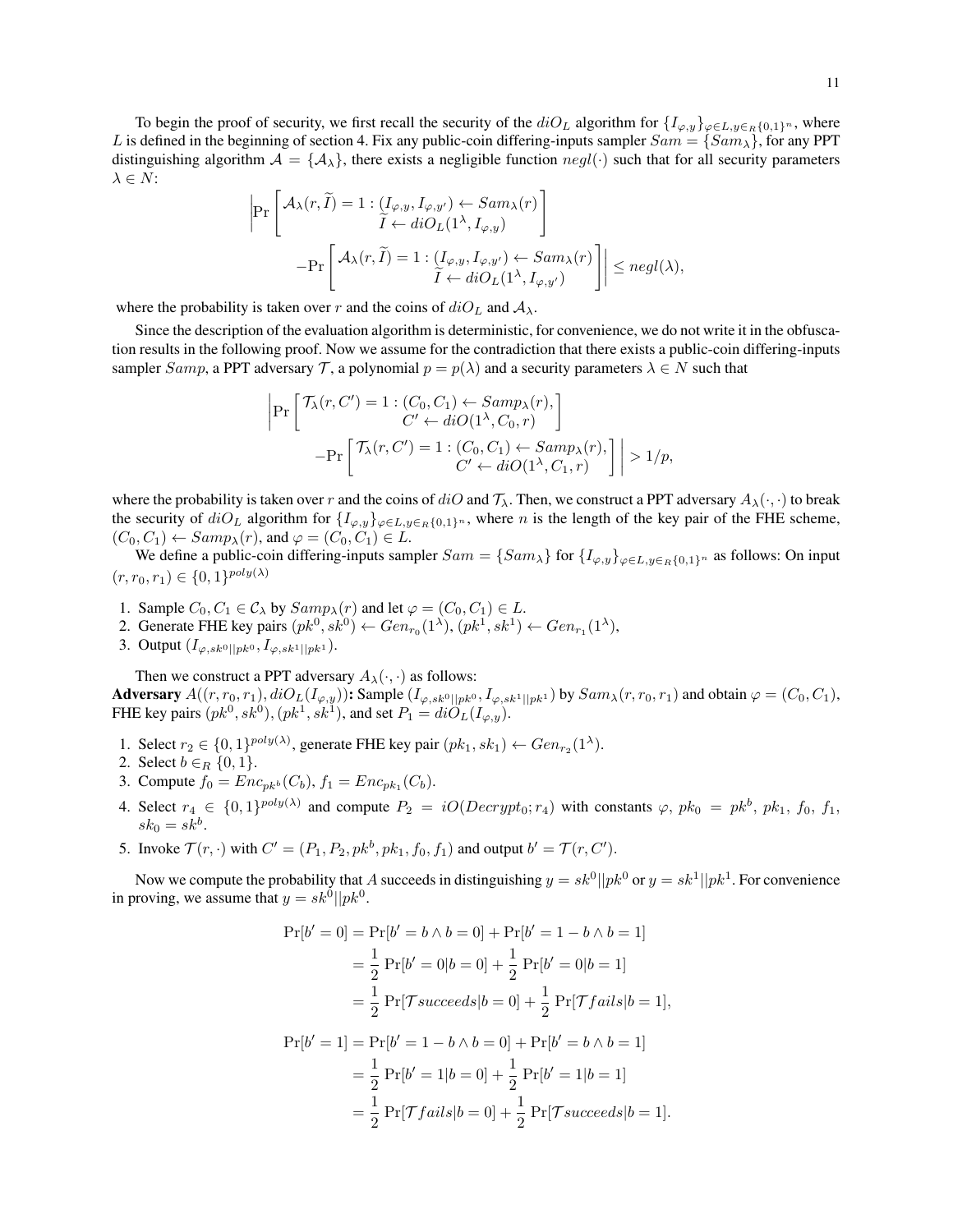We claim that  $(P_2, pk^b, pk_1, f_0, f_1)$  with the ciphertexts corresponding to  $C_0$  and  $(P_2, pk^b, pk_1, f_0, f_1)$  with the ciphertexts corresponding to  $C_1$  are indistinguishable. The proof with a sequence of hybrids follows from the proof of security of the poly-sized circuit iO algorithm in [19]. The indistinguishability is proved from the IND-CPA property of the PKE scheme (included in the FHE scheme) and the indistinguishability security of the obfuscator for all poly-size circuits. Thus we can see that for a random  $y^* \in \{0,1\}^n \setminus \{sk^b||pk^b, sk_1||pk_1\}, (diO_L(I_{\varphi,y^*}), P_2, pk^b, pk_1, f_0, f_1)$ with the ciphertexts corresponding to  $C_0$  and  $(idiO_L(I_{\varphi,y^*}), P_2, pk^b, pk_1, f_0, f_1)$  with the ciphertexts corresponding to  $C_1$  are indistinguishable. Otherwise, we can obtain an adversary for  $(P_2, pk^b, pk_1, f_0, f_1)$ . It just chooses a random  $y^* \in \{0,1\}^n$ , computes  $diO_L(I_{\varphi,y^*})$ , and invokes the adversary for  $(diO_L(I_{\varphi,y^*}), P_2, pk^b, pk_1, f_0, f_1)$  to break the indistinguishability. Hence then, in the condition that  $y = sk^0||pk^0$ , we have  $Pr[\mathcal{T} succeeds|b=1] - Pr[\mathcal{T}fails|b=1]$  $1 < negl(\lambda)$ . And then we have

$$
\Pr[b' = 0] - \Pr[b' = 1]
$$
  
=  $\frac{1}{2}(\Pr[\mathcal{T} succeeds|b = 0] - \Pr[\mathcal{T}fails|b = 0]) + \frac{1}{2}(\Pr[\mathcal{T}fails|b = 1] - \Pr[\mathcal{T} succeeds|b = 1])$   
>  $\frac{1}{2p} - negl(\lambda)$ .

This contradicts the security of  $diO<sub>L</sub>$  algorithm for the function class  $\{I<sub>\varphi,y\}_{\varphi\in L, y\in_R\{0,1\}^n}</sub>$ . Hence then, this completes the proof.  $\Box$ 

# 5 Applications

Essentially, our public-coin-dependent diO algorithm works once it obtains the hard problem  $\varphi = (C_0, C_1) \in L$ instead of the random coins r used to sample  $(C_0, C_1)$ . To the best of our knowledge, in most application scenarios of diO and iO, there would be two special defined circuits satisfying the working conditions of diO and iO (respectively), such as the functional encryption scheme for circuits constructed from iO [19], the functional encryption scheme for Turing Machines constructed from public-coin diO [24], the public-key encryption scheme from iO [28], the four message concurrent zero knowledge protocol from public-coin diO [27], and the constant-round concurrent zero knowledge protocol from iO [16]. Hence then, besides the circuit to be obfuscated, it is reasonable to require the obfuscator to know another circuit such that it is hard to find an input on which the two circuits differ. In the followings, we show the applications of our constructions. We first use our public-coin diO for multi-bit hiding-input point functions to construct witness encryption schemes. And then we show that our public-coin-dependent diO algorithm can be applied to public-key encryption schemes.

#### 5.1 Witness Encryption.

**Definition 5.1** *Witness Encryption [21].* A witness encryption scheme for an NP language  $L = (L_Y, L_N)$  (with *corresponding witness relation* R*) consists of the following two polynomial-time algorithms:*

**Encryption.** The algorithm  $\text{Encrypt}(1^{\lambda}, \varphi, m)$  takes as input a security parameter  $1^{\lambda}$ , an unbounded-length *string*  $\varphi$ , and a message  $m \in M$  *for some message space* M, and outputs a ciphertext CT. *Decryption. The algorithm* Decrypt(CT, w) *takes as input a ciphertext* CT *and an unbounded-length string* w*,*

*These algorithms satisfy the following two conditions:*

*and outputs a message* m *or the symbol* ⊥*.*

*Correctness. For any security parameter*  $\lambda$ , *for any*  $m \in M$ , *and for any*  $\varphi \in L_Y$  *such that*  $\mathcal{R}(\varphi, w)$  *holds, there exists a negligible function* negl(·)*, such that:*

 $Pr[Decrypt(Encrypt(1^{\lambda}, \varphi, m), w) = m] = 1 - negl(\lambda).$ 

*Soundness Security. For any*  $\varphi \in L_N$ , for any PPT adversary A and messages  $m_0, m_1 \in M$ , there exists a *negligible function* negl(·)*, such that:*

 $\left|\Pr[A(Energy \mathcal{A}), \varphi, m_0)] = 1\right] - \Pr[A(Energy \mathcal{A}), \varphi, m_1)] = 1] < negl(\lambda).$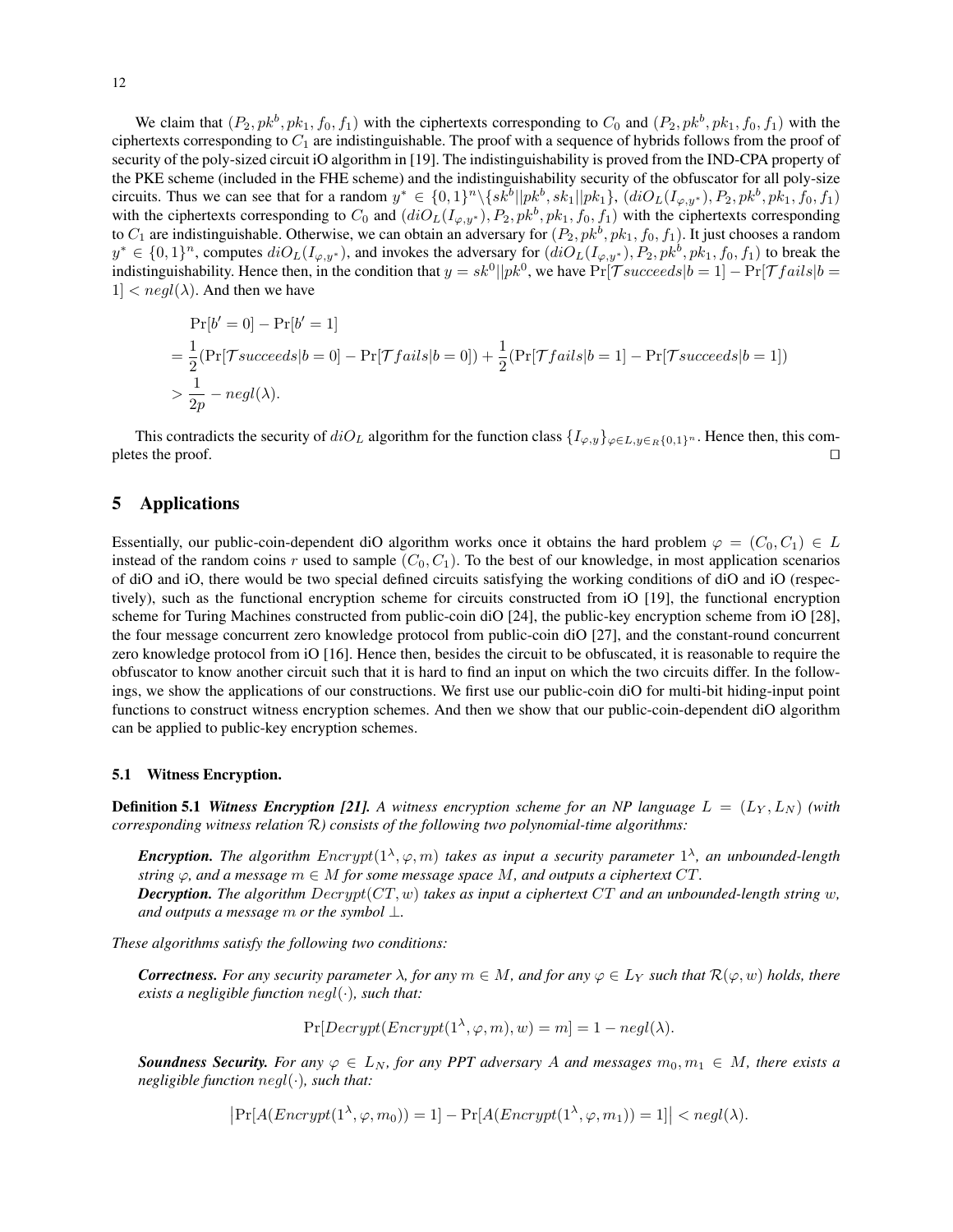*Witness encryption does not require any setup algorithm.*

We additionally define message indistinguishability for a witness encryption scheme, which implies the soundness security:

Message Indistinguishability. For any  $\varphi \in L$ , for any PPT adversary A and messages  $m_0, m_1 \in M$ , there exists a negligible function  $neq(\cdot)$ , such that:

$$
\left|\Pr[A(Encrypt(1^{\lambda}, \varphi, m_0)) = 1] - \Pr[A(Encrypt(1^{\lambda}, \varphi, m_1)) = 1]\right| < negl(\lambda).
$$

We show a witness encryption scheme with correctness and message indistinguishability for the NP language  $L = (L_Y, L_N)$  as follows:

$$
\begin{cases}\nL_Y = \{ (C_0, C_1) : \exists x \text{ such that } C_0(x) \neq C_1(x) \} \\
L_N = \{ (C_0, C_1) : C_0(x) = C_1(x) \text{ for all } x \}\n\end{cases}
$$

where  $(C_0, C_1) \leftarrow Samp(r)$ ,  $r \in_R \{0, 1\}^{poly(\lambda)}$  and  $Samp$  is any public-coin differing-inputs sampler for some parameterized collection of circuits C. Let  $diO<sub>L</sub>$  be our public-coin diO for multi-bit hiding-input point functions.

**Construction 5.1.** Witness encryption scheme  $Energy(1^{\lambda}, \varphi, \cdot, \cdot)$ ,  $Decrypt(1^{\lambda}, \cdot, w)$ . Encrypt( $1^{\lambda}, \varphi, \cdot, \cdot$ ): On input a message  $m \in \{0, 1\}^{\lambda}$ , it chooses  $r \in \{0, 1\}^{poly(\lambda)}$  and computes

 $CT = \text{Energy}(1^{\lambda}, \varphi, m, r) = diO<sub>L</sub>(I<sub>\varphi,m</sub>; r).$ 

 $Decrypt(1^{\lambda}, \cdot, w)$ : On input a ciphertext CT, it runs CT on w and returns  $m = CT(w)$ .

The correctness of decryption is immediate. Note that for any  $x \in L$ , for any messages  $m_0, m_1 \in M$ , the indistinguishability between  $\text{Encrypt}(1^{\lambda}, \varphi, m_0)$  and  $\text{Encrypt}(1^{\lambda}, \varphi, m_1)$  follows from the indistinguishability between  $diO_L(I_{\varphi,m_0})$  and  $diO_L(I_{\varphi,m_1})$ .

# 5.2 Public-key Encryption.

To obtain public-key encryption scheme from our public-coin-dependent diO algorithm, we first recall the IND-CPA secure public-key encryption (PKE) scheme in [28]. The PKE scheme is transferred from a secret key encryption (SKE) scheme by producing public key as an obfuscation of the SKE's encryption algorithm. The encryption algorithm makes uses of iO, pseudorandom generator (PRG), and puncturable pseudorandom functions. It is obvious that a public-coin diO scheme can be applied to the PKE scheme. Now we show that our public-coin-dependent diO algorithm can also be applied to the PKE scheme.

Definition 5.2 *Puncturable Pseudorandom Functions [28]. A puncturable family of PRFs* F *mapping is given by a triple of Turing Machines Key<sub>F</sub>, Puncture<sub>F</sub>, and Eval<sub>F</sub>, and a pair of computable functions*  $n(\cdot)$  *and*  $m(\cdot)$ *, satisfying the following conditions:*

• *[Functionality preserved under puncturing] For every PPT adversary A such that*  $A(1^{\lambda})$  *outputs a set*  $S \subseteq$  $\{0,1\}^{n(\lambda)}$ , then for all  $x \in \{0,1\}^{n(\lambda)}$  where  $x \notin S$ , we have that:

 $Pr[Eval_F(K, x) =Eval_F(K_S, x) : K \leftarrow Key_F(1^{\lambda}), K_S = Puncture_F(K, S)] = 1.$ 

• *[Pseudorandom at punctured points] For every PPT adversary*  $(A_1, A_2)$  *such that*  $A_1(1^{\lambda})$  *outputs a set*  $S \subseteq$  $\{0,1\}^{n(\lambda)}$  and state  $\sigma$ , consider an experiment where  $K \leftarrow Key_F(1^{\lambda})$  and  $K_S = Puncture_F(K, S)$ . Then we *have*

 $\left|\Pr[A_2(\sigma, K_S, S,Eval_F(K, S)) = 1] - \Pr[A_2(\sigma, K_S, S, U_{m(\lambda) \cdot |S|}) = 1]\right| = negl(\lambda),$ 

*where*  $Eval_F(K, S)$  *denotes the concatenation of*  $Eval_F(K, x_1), \cdots$ ,  $Eval_F(K, x_k)$ *) where*  $S = \{x_1, \cdots, x_k\}$ *is the enumeration of the elements of* S *in lexicographic order, negl*( $\cdot$ ) *is a negligible function, and*  $U_l$  *denotes the uniform distribution over* l *bits.*

For ease of notation, we write  $F(K, x)$  to represent  $Eval_F(K, x)$ . We also represent the punctured key Puncture<sub>F</sub>  $(K, S)$ by  $K(S)$ .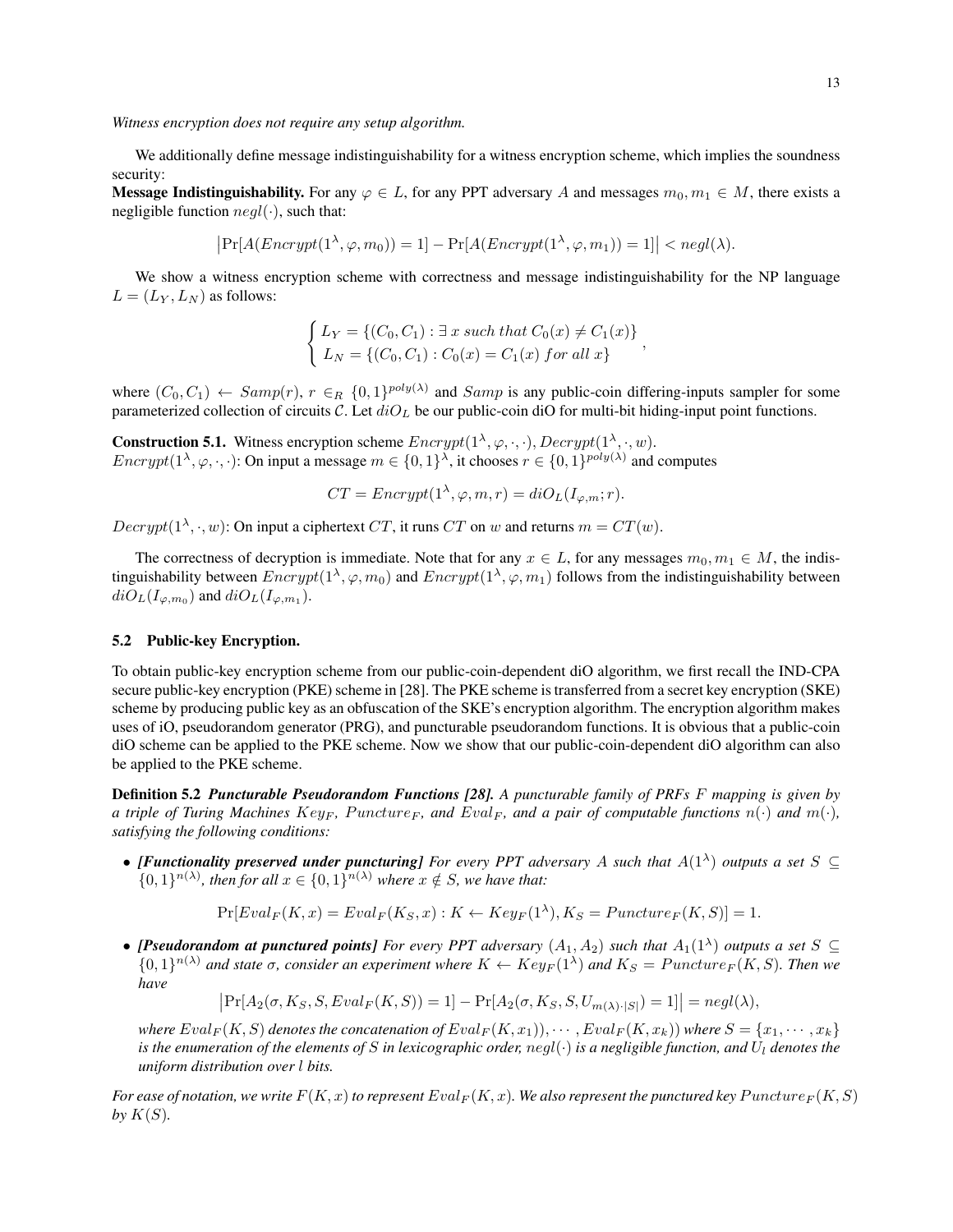Let  $G: \{0,1\}^{\lambda} \to \{0,1\}^{2\lambda}$  be a PRG. Let  $F: \{0,1\}^{2\lambda} \to \{0,1\}^l$  be a puncturable PRF. Let  $diO$  be a publiccoin-dependent diO algorithm as described in subsection 4.1. And we define a public-coin differing-inputs sampler  $Samp_{\lambda}(\cdot)$  such that on input a random value  $r_d = (K, t^*)$ ,  $Samp_{\lambda}(r_d)$  outputs two algorithms as described in Figure 5 and Figure 6. The scheme is defined as  $PKE = (Gen, Enc, Dec).$ 

- Key generation  $Gen(1^{\lambda})$ : It first chooses a puncturable PRF key K for F. And then it chooses  $t^* \in \{0,1\}^{2\lambda}$  at random, and then invokes  $Samp_{\lambda}(K, t^*)$  to produce the algorithms of Figure 5 and Figure 6. Next, it creates an obfuscation of the *Encrypt* algorithm of Figure 5 with  $diO$ . The size of *Encrypt* is padded to be the maximum of itself and  $\text{Encrypt}^*$  of Figure 6. The public key pk is the obfuscated algorithm  $diO(\text{Encrypt}, (K, t^*))$  and the secret key  $sk = K$ .
- **Encryption**  $Enc(pk, m \in \{0, 1\}^l)$ : It chooses a random value  $r \in \{0, 1\}^{\lambda}$  and runs pk on inputs m, r.
- **Decryption**  $Dec(sk, c = (c_1, c_2)$ : It outputs  $m' = F(K, c_1) \oplus c_2$ .

Constants: Punctured PRF key K. **Inputs:** message  $m \in \{0, 1\}^l$ , randomness  $r \in \{0, 1\}^{\lambda}$ . Encrypt proceeds as follows: 1. Compute  $t = G(r)$ .

2. Output  $c = (c_1 = t, c_2 = F(K, t) \oplus m)$ .

**Constants:** Punctured PRF key  $K({t^*})$ . **Inputs:** message  $m \in \{0, 1\}^l$ , randomness  $r \in \{0,1\}^{\lambda}$ . Encrypt<sup>∗</sup> proceeds as follows: 1. Compute  $t = G(r)$ . 2. Output  $c = (c_1 = t, c_2 = F(K, t) \oplus m)$ .

Figure 5. Encryption algorithm  $\text{Encrypt.}$  Figure 6. Encryption algorithm  $\text{Encrypt}^*$ .

Theorem 5.1 *If our obfuscation scheme* diO *is secure as defined,* G *is a secure PRG, and* F *is a secure puncturable PRF, then our encryption scheme is IND-CPA secure.*

The proof of security follows from the proof of the PKE scheme in the early version of [28] with the modifications that the obfuscation algorithm is replaced with our public-coin-dependent diO algorithm. We give the following proof sketch.

*Proof.* To prove the security, we first describe a sequence of hybrid experiments.

- $H_0$ : In the first hybrid the original IND-CPA security game is played.
	- 1. K is chosen as a key for  $F \, t^* \in \{0,1\}^{2\lambda}$  is chosen at random. The challenger then invokes  $Samp_{\lambda}(K, t^*)$ .
	- 2. The public key  $pk = diO(Encrypt, rd = (K, t^*)).$
	- 3. The attacker receives  $pk$  and then gives  $m_0, m_1 \in \{0, 1\}^l$  to the challenger.
	- 4. The challenger randomly chosen  $b \in \{0,1\}$ ,  $r \in \{0,1\}^{\lambda}$ , and compute the challenge ciphertext  $c^b = (c_1, c_2)$ , where  $c_1 = t = G(r), c_2 = F(K, t) \oplus m_b$ .
	- 5. The attacker receives the challenge ciphertext and guesses the bit b.
- $H_1$ : It is the same as  $H_0$  except that in step 4 t is chosen randomly in  $\{0,1\}^{2\lambda}$ . Since r is not in the attacker's view, it does not need to be generated.
- $H_2$ : It is the same as  $H_1$  except that in step 4 the challenger sets  $t = t^*$ .
- $H_3$ : It is the same as  $H_2$  except that in step 2 the public key  $pk = diO(Encrypt^*, rd = (K, t^*)$ .
- $H_4$ : It is the same as  $H_3$  except that the challenge ciphertext is  $c^b = (c_1 = t^*, c_2 = z^*)$ , where  $z^* \in \{0, 1\}^l$  is a random value.

Now we show that for  $i \in \{0, 1, 2, 3\}$ ,  $H_i$  and  $H_{i+1}$  are indistinguishable. Hence then, any poly-time attacker's advantages in  $H_i$  and  $H_{i+1}$  are the same except for a negligible probability.

**Step1:**  $H_0 \stackrel{c}{=} H_1$ . This follows from the security of the pseudorandom generator G. If there exists any polytime attacker A that can distinguish  $H_1$  and  $H_2$ , we can obtain a PPT distinguisher D breaks the security of the pseudorandom generator G. Once receives a PRG challenge t, D runs the IND-CPA security game and sets  $c<sup>b</sup>$  =  $(t, F(K, t) \oplus m_b)$ , if t is an output of the PRG G, it is  $H_0$ , and if t is chosen at random, it is  $H_1$ . D invokes A and outputs 0 (t is an output of the PRG) if A outputs H<sub>0</sub>, and D outputs 1 (t is chosen at random) if A outputs  $H_1$ .

**Step2:**  $H_1 \stackrel{c}{=} H_2$ . This follows from the security of the indistinguishability obfuscator for all poly-size circuits. We first show that  $diO(Encrypt, (K, t^*)) \stackrel{c}{=} diO(Encrypt, (K, t))$ . Since the description of the evaluation algorithm is deterministic, for convenience, we do not write it in the obfuscation results in the following proof.

 $diO(Encrypt, (K, t^*))$  is computed as follows: Sample  $C_0 = Encrypt, C_1 = Encrypt^*$  by  $Samp(r_d =$  $(K, t^*)$ ) and check whether  $\text{Encrypt} \in \{C_0, C_1\}$ . If  $\text{Encrypt} \in \{C_0, C_1\}$ , proceed the following steps.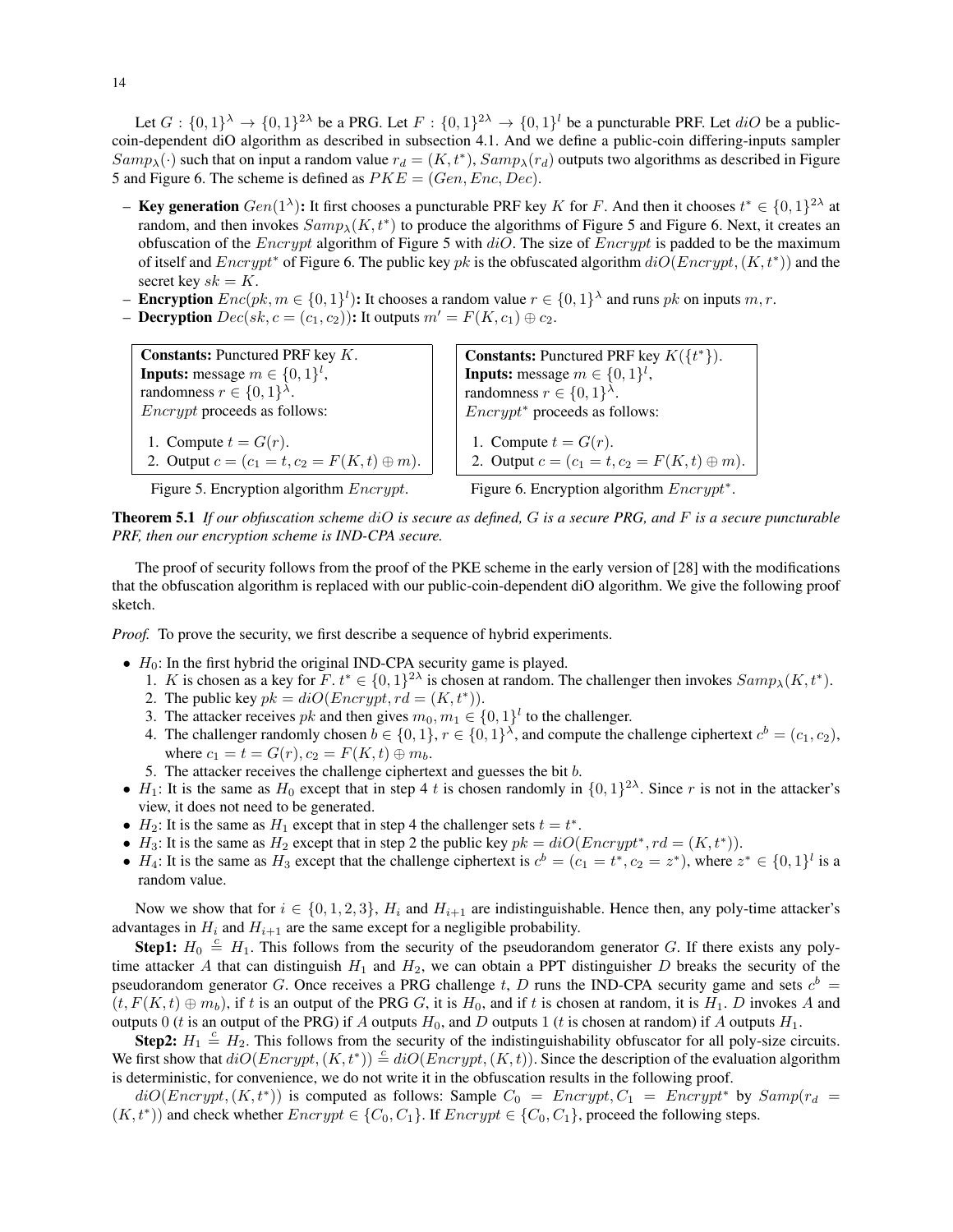- 1. Generate two FHE key pairs  $(pk_0, sk_0) \leftarrow Gen(1^{\lambda}), (pk_1, sk_1) \leftarrow Gen(1^{\lambda}).$
- 2. Generate ciphertexts  $f_0 = Enc_{pk_0}(Encrypt)$ ,  $f_1 = Enc_{pk_1}(Encrypt)$ .
- 3. Let  $\varphi_1 = (C_0, C_1) \in L$ . Compute  $P_1 = diO_L(I_{\varphi_1, sk_0||pk_0}).$
- 4. Generate an obfuscation as  $P_2 = iO(Decrypt_0^1)$ , where  $Decrypt_0^1$  is the decryption algorithm (with constants  $\varphi_1$ ,  $pk_0$ ,  $pk_1$ ,  $f_0$ ,  $f_1$ ,  $sk_0$ ) defined in Figure 2.
- 5. Output  $C'_1 = (P_1, P_2, pk_0, pk_1, f_0, f_1)$ .

 $diO(Encrypt, (K, t))$  is computed as follows: Sample  $C_2 = Encrypt, C_3 = Encrypt^*$  by  $Samp(r_d = (K, t))$ and check whether  $Energy \in \{C_2, C_3\}$ . If  $Energy \in \{C_2, C_3\}$ , proceed the following steps only when the check succeeds.

- 1. Generate two FHE key pairs  $(pk_0, sk_0) \leftarrow Gen(1^{\lambda}), (pk_1, sk_1) \leftarrow Gen(1^{\lambda}).$
- 2. Generate ciphertexts  $f_0 = Enc_{pk_0}(Encrypt)$ ,  $f_1 = Enc_{pk_1}(Encrypt)$ .
- 3. Let  $\varphi_2 = (C_2, C_3) \in L$ . Compute  $P_3 = diO_L(I_{\varphi_2, sk_0||pk_0}).$
- 4. Generate an obfuscation as  $P_4 = iO(Decrypt_0^2)$ , where  $Decrypt_0^2$  is the decryption algorithm (with constants  $\varphi_2$ ,  $pk_0$ ,  $pk_1$ ,  $f_0$ ,  $f_1$ ,  $sk_0$ ) defined in Figure 2.
- 5. Output  $C'_2 = (P_3, P_4, pk_0, pk_1, f_0, f_1)$ .

We first observe that since  $t^*$  and t are chosen at random, with probability  $(1 - \frac{1}{2^{\lambda}})^2$ ,  $t^*$  and t are not in the image on the PRG algorithm G. Then, with all but negligible probability that the input/output behaviors of  $I_{\varphi_1,sk_0||pk_0}$  and  $I_{\varphi_2,sk_0||pk_0}$  are identical and the input/output behaviors of  $Decrypt_0^1$  and  $Decrypt_0^2$  are identical. Then, the indistinguishability between  $(idO_L(I_{\varphi_1,sk_0||pk_0}), iO(Decrypt_0^1))$  and  $(idO_L(I_{\varphi_2,sk_0||pk_0}), iO(Decrypt_0^2))$  is guaranteed by the security of the indistinguishability obfuscator used in  $diO<sub>L</sub>$  and the security of iO. That is

$$
(diO_L(I_{\varphi_1,sk_0||pk_0}), iO(Decrypt_0^1)) \stackrel{c}{=} (diO_L(I_{\varphi_2,sk_0||pk_0}), iO(Decrypt_0^1)),
$$

and

$$
(diO_{L}(I_{\varphi_{2},sk_{0}||pk_{0}}), iO(Decrypt_{0}^{1})) \stackrel{c}{=} (diO_{L}(I_{\varphi_{2},sk_{0}||pk_{0}}), iO(Decrypt_{0}^{2})).
$$

Now, since  $C_0$  and  $C_2$  are the same as  $\text{Energy}$  in Figure 5,  $diO(\text{Energy}, (K, t^*)) \stackrel{c}{=} diO(\text{Energy}, (K, t))$ . Then, if there exists any poly-time attacker A that can distinguish  $H_1$  and  $H_2$ , we can obtain a PPT distinguisher  $D(K, t^*, t)$ that can distinguish  $diO(Encrypt, (K, t^*))$  and  $diO(Encrypt, (K, t))$ . Once receives an obfuscation,  $D(K, t^*, t)$  sets pk to be the obfuscation. When  $D(K, t^*, t)$  receives the challenge message  $(m_0, m_1)$ , it chooses  $b \in \{0, 1\}$  at random and compute challenge ciphertext  $c^b = (t^*, F(K, t^*) \oplus m_b)$ . If the obfuscation is  $diO(Encrypt, (K, t^*))$ , it is  $H_2$ . If the obfuscation is  $diO(Encrypt, (K, t))$ , it is  $H_1$ . Then,  $D(K, t^*, t)$  can distinguish  $diO(Encrypt, (K, t^*))$  and  $diO(Encrypt, (K, t))$  by invoking A with  $(pk, (m_0, m_1), c^b)$  and outputs 0 (the obfuscation is  $diO(Encrypt, (K, t))$ ) if A outputs  $H_1$ , and  $D(K, t^*, t)$  outputs 1 (the obfuscation is  $diO(Encrypt, (K, t^*)))$  if A outputs  $H_2$ .

**Step3:**  $H_2 \triangleq H_3$ . This follows from the security of the public-coin-dependent diO algorithm  $diO$ . If there exists any poly-time attacker A that can distinguish  $H_2$  and  $H_3$ , we can obtain a PPT distinguisher  $D(K, t^*)$  that can distinguish  $diO(Encrypt, (K, t^*))$  and  $diO(Encrypt^*, (K, t^*))$ . Once receives an obfuscation,  $D(K, t^*)$  sets pk to be the obfuscation. When  $D(K, t^*)$  receives the challenge message  $(m_0, m_1)$ , it chooses  $b \in \{0, 1\}$  at random and compute challenge ciphertext  $c^b = (t^*, F(K, t^*) \oplus m_b)$ . If the obfuscation is  $diO(Encrypt, (K, t^*))$ , it is  $H_2$ . If the obfuscation is  $diO(Encrypt^*, (K, t^*))$ , it is  $H_3$ . Then,  $D(K, t^*)$  can distinguish  $diO(Encrypt, (K, t^*))$  and  $diO(Encrypt^*, (K, t^*))$  by invoking A with  $(pk, (m_0, m_1), c^b)$ , and then  $D(K, t^*)$  outputs 0 (the obfuscation is  $diO(Encrypt, (K, t^*))$  if A outputs  $H_2$ , and  $D(K, t^*)$  outputs 1 (the obfuscation is  $diO(Encrypt^*, (K, t^*))$ ) if A outputs  $H_3$ .

**Step4:**  $H_3 \stackrel{c}{=} H_4$ . This follows from the security of the puncturable PRF F. If there exists any poly-time attacker A that can distinguish  $H_3$  and  $H_4$ , we can obtain a PPT distinguisher D breaks the selective security of the constrained pseudorandom function at the punctured points.  $D$  runs the security game of  $H_3$ , except that it gets the punctured PRF key  $K({t^*})$  and challenge a. It continues to run as in  $H_3$  except that it creates the challenge ciphertext as  $c^b = (t^*, a \oplus m_b)$ . If a is the output of the PRF at point  $t^*$ , then we are in  $H_3$ . If it was chosen uniformly at random, we are in  $H_4$ . D invokes A and outputs 0 (*a* is an output of the PRF at point  $t^*$ ) if A outputs  $H_3$ , and D outputs 1 (*a* is chosen at random) if A outputs  $H_4$ .

Then the advantage of any poly-time attacker in  $H_4$  is 0, since it conveys no information about the bit b. This completes the proof of the PKE scheme's IND-CPA security.  $\Box$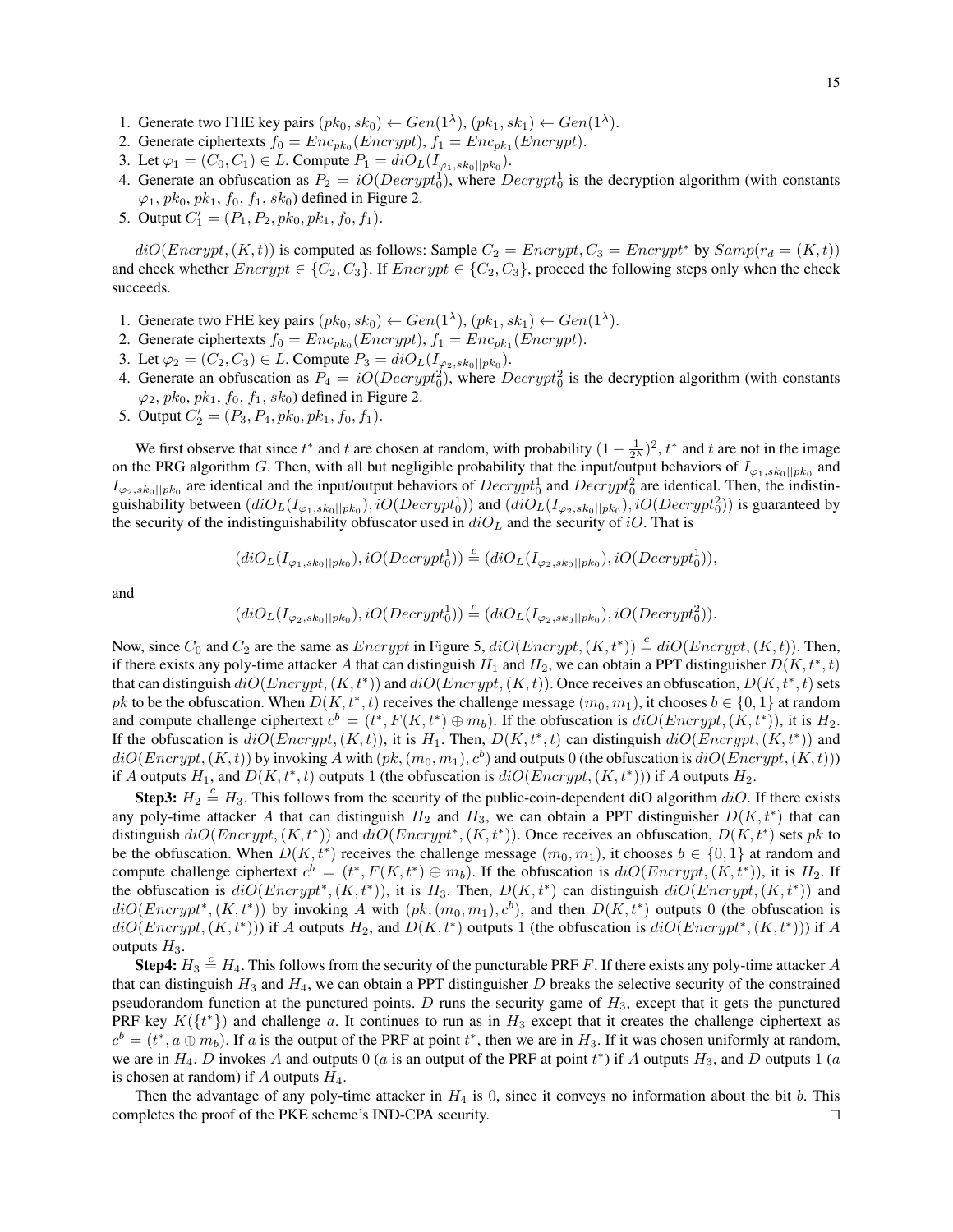# 6 Conclusion

In this paper, we present a new construction of public-coin-dependent diO based on the existence of iO, point obfuscation with auxiliary input (AIPO) and fully homomorphic encryption scheme (FHE). Instead of assuming the existence of public-coin differing-inputs obfuscator for circuits in the class  $NC<sup>1</sup>$ , we first construct a public-coin differinginputs obfuscator for the class of multi-bit hiding-input point function with iO and AIPO, and then use it to complete the public-coin-dependent diO for any pair of circuits that are hard to be found an input on which their outputs differ. We claim that public-coin-dependent diO for circuits can be applied to the constructions of important cryptographic primitives and protocols.

AIPO may be implied by Canetti's strong DDH assumption [14] if it does not contradicts the existence of iO and virtual grey box (VGB) obfuscation for all circuits does not exist [6]. The assumption [14] essentially states that there exists an ensemble of prime order groups  $G = \{G_\lambda : |G_\lambda| = p_\lambda, |p_\lambda| = \lambda + 1\}$  such that for any unpredictable distribution  $D = \{D_\lambda = (Z_\lambda, X_\lambda)\}_{\lambda \in N}$  with support  $\{0, 1\}^{poly(\lambda)} \times Z_{p_\lambda}$ , it holds that  $(z, g, g^x) \stackrel{c}{=} (z, g, g^u)$ , where  $(z, x) \leftarrow (Z_\lambda, X_\lambda), u \in_R Z_{p_\lambda}$  and g is a random generator of  $G_\lambda$ . The work in [6] shows that this assumption contradicts to the existence of VGB obfuscation for all circuits.

We leave it an open question that whether a public-coin differing-inputs obfuscator for the class of multi-bit hidinginput point function can be achieved based on some weaker assumptions.

Acknowledgement. We are grateful to Stefano Tessaro for reminding us of the relation between Canetti's strong DDH assumption [14] and the existence of VGB obfuscation for all circuits shown in [6].

# References

- 1. Ananth, P., Boneh, D., Garg, S., Sahai, A., Zhandry, M.: Differing-inputs obfuscation and applications. IACR Cryptology ePrint Archive, 2013
- 2. Barak, B., Garg, S., Kalai, Y.T.: Protecting obfuscation against algebraic attacks. In: Nguyen, P.Q., Oswald, E. (eds.): EURO-CRYPT 2014, LNCS 8441, pp. 221-238, 2014
- 3. Barak, B., Goldreich, O., Impagliazzo, R., Rudich, S., Sahai, A., Vadhan, S.P., Yang, K.: On the (im)possibility of obfuscating programs. In: Kilian, J. (ed.) CRYPTO 2001. LNCS, vol. 2139, pp. 1-18. Springer, Heidelberg (2001)
- 4. Barak, B., Goldreich, O., Impagliazzo, R., Rudich, S., Sahai, A., Vadhan, S.P., Yang, K.: On the (im)possibility of obfuscating programs. J. ACM 59(2), 6 (2012)
- 5. Bellare, M., Stepanovs, I., Tessaro, S.: Poly-many hardcore bits for any one-way function and a framework for differing-inputs obfuscation. In: Sarkar, P., Iwata, T. (eds.) ASIACRYPT 2014, Part II. pp. 102-121
- 6. Bellare, M., Stepanovs, I., Tessaro, S.: Contention in cryptoland: obfuscation, leakage and UCE. In: Kushilevitz, E., Malkin, T. (eds.): TCC 2016-A, Part II, LNCS 9563, pp. 542-564, 2016.
- 7. Bellare, M., Stepanovs, I., Waters, B.: New negative results on differing-inputs obfuscation. In: Fischlin, M. and Coron, J.-S. (eds.) EUROCRYPT 2016, Part II, LNCS 9666, pp. 792-821, 2016
- 8. Bitansky, N., Canetti, R.: On Strong simulation and composable point obfuscation. J. Cryptology 27(2): 317-357 (2014)
- 9. Bitansky, N., Paneth, O.: Point obfuscation and 3-round zero-knowledge. In: Cramer, R. (ed.) TCC 2012. LNCS, vol. 7194, pp. 190-208. Springer, Heidelberg (2012)
- 10. Boyle, E., Pass, R.: Limits of extractability assumptions with distributional auxiliary input. In ASIACRYPT 2015, Part II, LNCS 9453, pp. 236-261, 2015
- 11. Brakerski, Z., Dagmi, O.: Shorter circuit obfuscation in challenge security models. In: Zikas, V., Prisco, R.D. (eds.): SCN 2016, LNCS 9841, pp. 551-570, 2016
- 12. Brakerski, Z., Rothblum, G.N.: Virtual black-box obfuscation for all circuits via generic graded encoding. In: Lindell, Y. (ed.): TCC 2014, LNCS 8349, pp. 1-25, 2014
- 13. Brzuska, C., Mittelbach, A.: Indistinguishability obfuscation versus point obfuscation with auxiliary input. In ASIACRYPT 2014, LNCS, vol. 8874, pp. 142-161, 2014
- 14. Canetti, R.: Towards realizing random oracles: Hash functions that hide all partial information. In: Kaliski Jr., B.S. (ed.) CRYPTO 1997. LNCS, vol. 1294, pp. 455-469. Springer, Heidelberg (1997)
- 15. Canetti, R., Dakdouk, R.R.: Obfuscating point functions with multibit output. In: Smart, N.P. (ed.) EUROCRYPT 2008. LNCS, vol. 4965, pp. 489-508. Springer, Heidelberg (2008)
- 16. Chung, K.-M., Lin, H., Pass, R.: Constant-round concurrent zero-knowledge from indistinguishability obfuscation. In: CRYPTO 2015, Part I, pp. 287-307
- 17. Canetti, R., Tauman Kalai, Y., Varia, M., Wichs, D.: On symmetric encryption and point obfuscation. In: Micciancio, D. (ed.) TCC 2010. LNCS, vol. 5978, pp. 52-71. Springer, Heidelberg (2010)